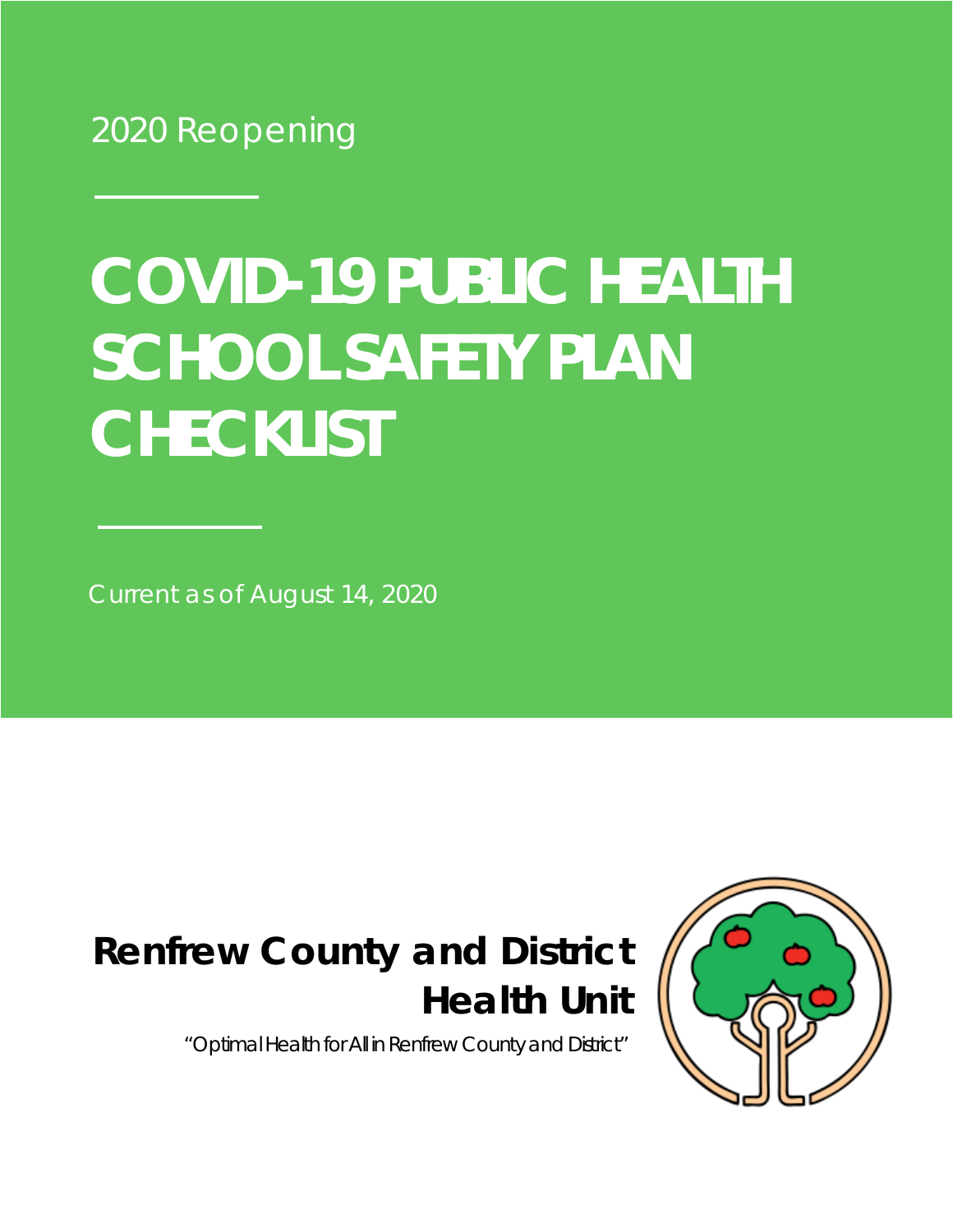#### **TABLE OF CONTENTS**

| <b>School/ Schoolboard Recommendations:</b> |
|---------------------------------------------|
|                                             |
|                                             |
|                                             |
|                                             |
|                                             |
|                                             |
|                                             |
|                                             |
|                                             |
|                                             |
|                                             |
|                                             |
|                                             |
|                                             |
|                                             |

#### **Bussing Transportation Recommendations:**

| <b>Other Reopening Model Considerations:</b> |  |
|----------------------------------------------|--|
|                                              |  |
|                                              |  |

Personal Protective Equipment Recommendations ........... 23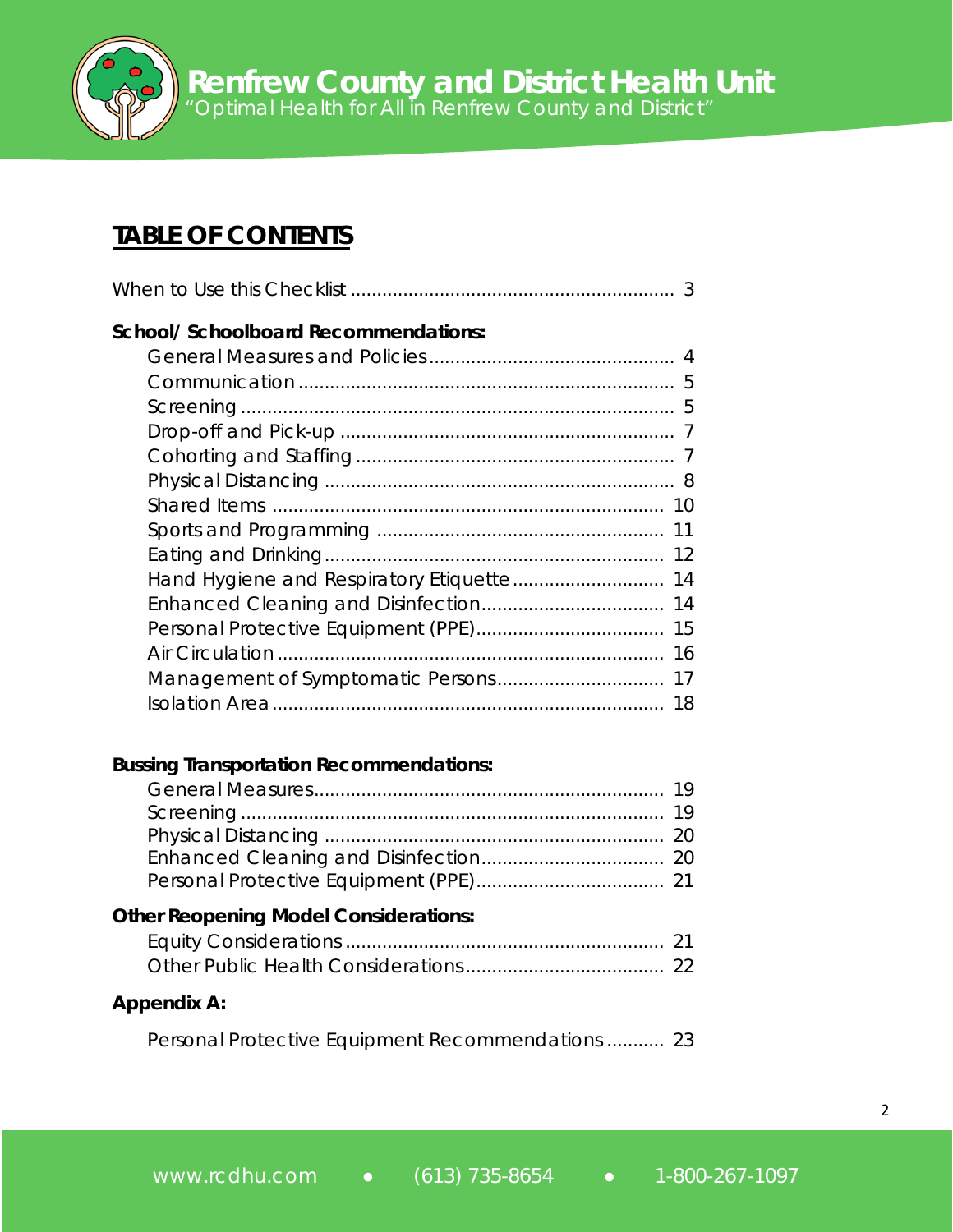

### **COVID-19 Public Health School Safety Plan Checklist**

#### **When to use this checklist?**

This checklist is intended to support the safe reopening of schools and improve their overall preparedness and management of COVID-19. It includes considerations for the development of policies and procedures, adherence to infection prevention and control practices, and appropriate response planning to ensure the health and safety of school staff, students, parents/guardians and essential visitors.

This supplementary checklist resource is to be used in conjunction with Ministry of Education, Ministry of Health and Public Health directives, guidelines, and recommendations. For additional information refer to the [Guide to reopening Ontario's](https://www.ontario.ca/page/guide-reopening-ontarios-schools) schools and [Renfrew](https://www.rcdhu.com/) County [and District Health](www.rcdhu.com) Unit's website.

Please note that this checklist resource was designed to support the conventional full day and the modified/adaptive school day reopening models. All items in this resource should be considered and discussed.

| <b>SCHOOL INFORMATION</b>                  |  |
|--------------------------------------------|--|
| Name of School:                            |  |
| <b>Address:</b>                            |  |
| <b>Person Completing</b><br>the Checklist: |  |
| Date:                                      |  |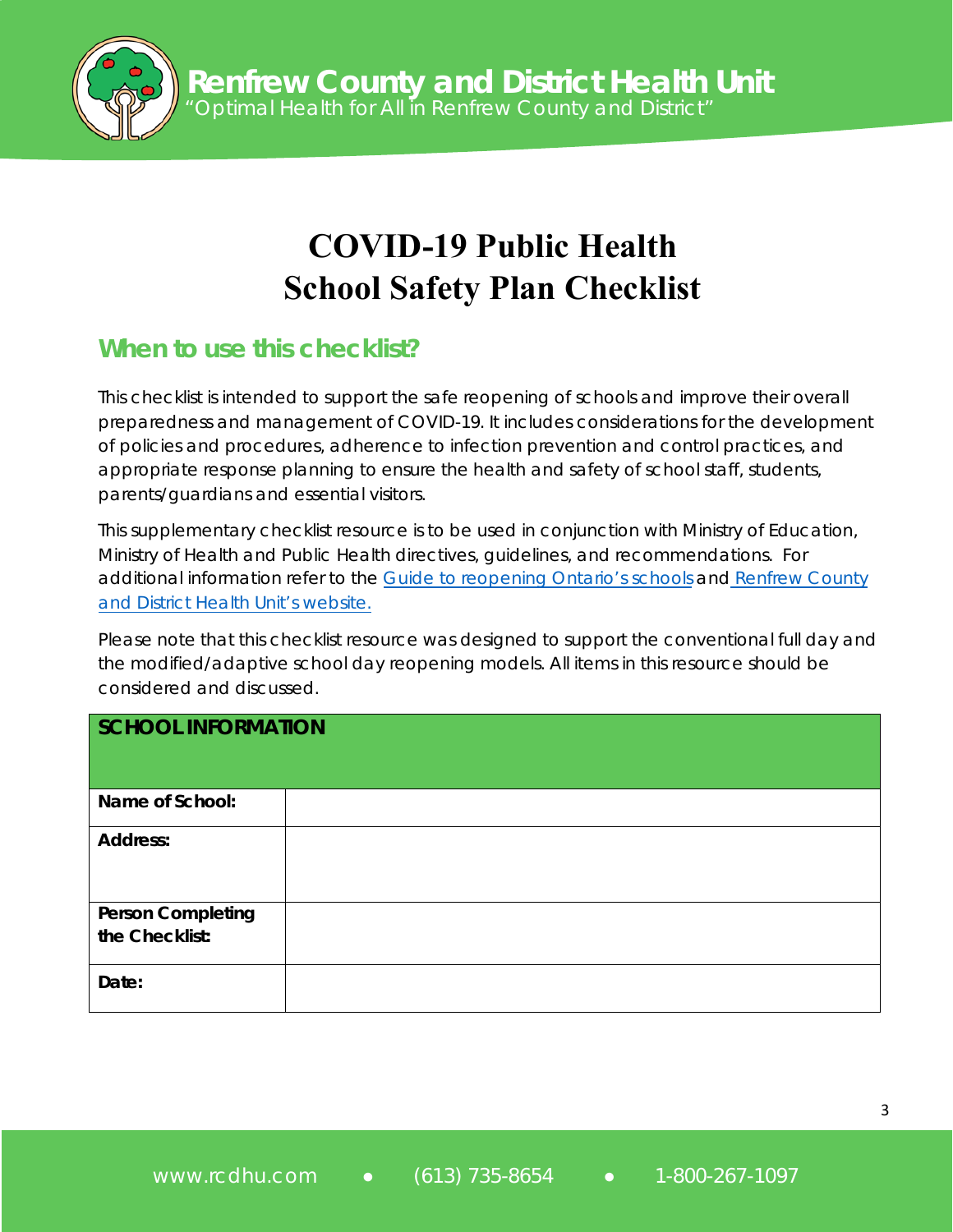*"Optimal Health for All in Renfrew County and District"*

#### **A. School/School Board Recommendations**

| 1.0 | <b>GENERAL MEASURES/POLICIES</b>                                                                                                                                                                                                                                                                                                                                                                                                                                                              | <b>NOTES</b> |
|-----|-----------------------------------------------------------------------------------------------------------------------------------------------------------------------------------------------------------------------------------------------------------------------------------------------------------------------------------------------------------------------------------------------------------------------------------------------------------------------------------------------|--------------|
| 1.1 | COVID-19 related policies/protocols are developed and<br>include:<br>Screening/Exclusion<br>Daily attendance records<br>Drop-off and pick-up<br><b>Visitor restrictions</b><br>Cohorting and staffing<br>Physical distancing<br>Enhanced cleaning and disinfection<br>Use of PPE<br>COVID-19 Response Plan is in place if a student,<br>parent/guardian, visitor or staff experiences symptoms<br>and/or is exposed to COVID-19<br>Staff are trained in all policies and procedures and staff |              |
| 1.2 | completion of training is documented.<br>A copy of the COVID-19 related policies and procedures<br>and COVID-19 Response Plan is accessible to all staff,<br>parents/guardians and emergency contacts.                                                                                                                                                                                                                                                                                        |              |
| 1.3 | Staff are aware that if any person at the school is exhibiting<br>symptoms of COVID-19 or has been exposed to COVID-19,<br>the COVID-19 Response Plan shall be implemented<br>immediately.                                                                                                                                                                                                                                                                                                    |              |
| 1.4 | Given the stringent screening, students and staff may spend<br>many more days away from school. Consider how to<br>manage additional student and staff absenteeism.                                                                                                                                                                                                                                                                                                                           |              |
| 1.5 | Schools are required to follow all existing worker health and<br>safety requirements, as outlined in the Occupational Health<br>and Safety Act (OHSA) and its regulations.                                                                                                                                                                                                                                                                                                                    |              |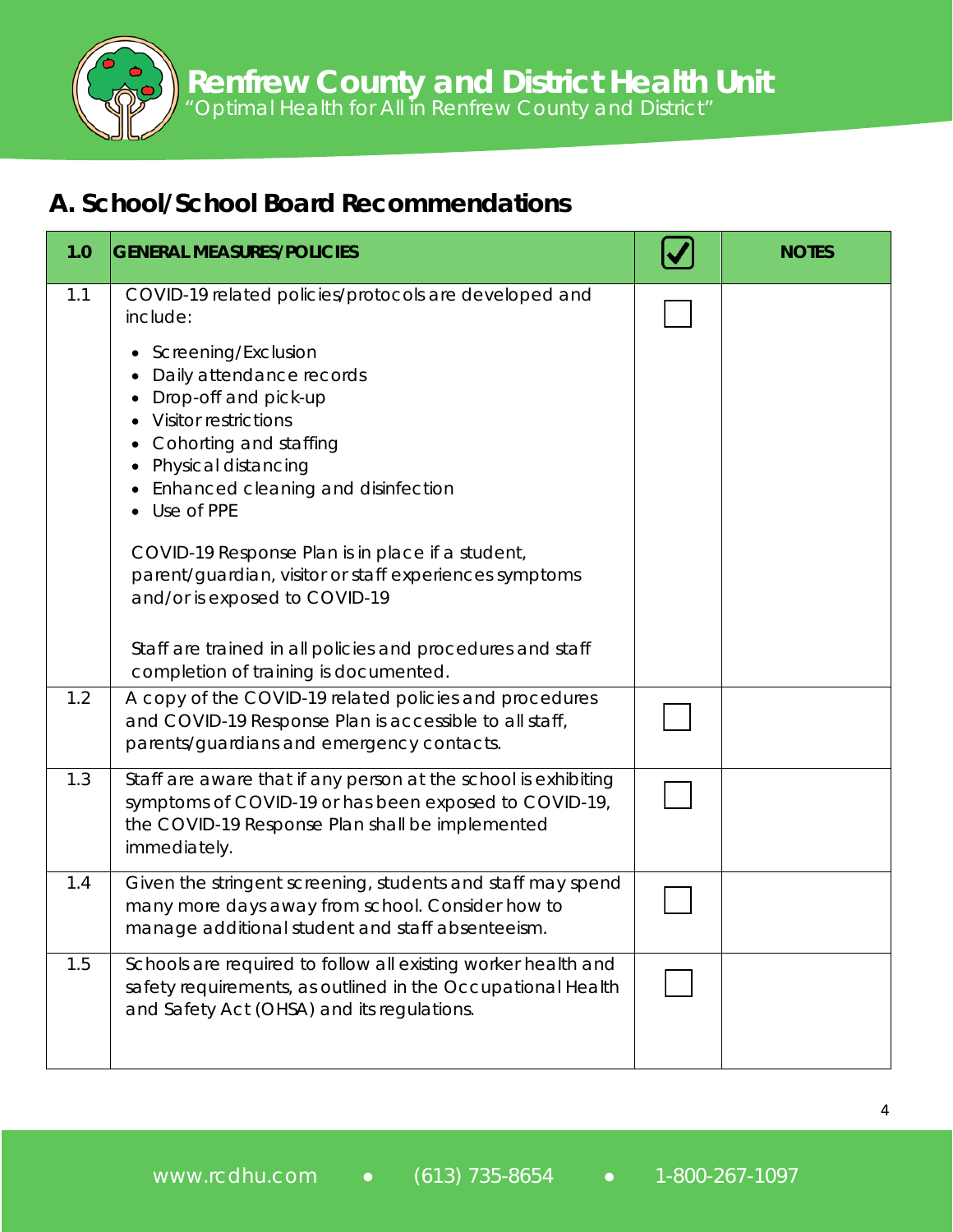| 2.0 | <b>COMMUNICATION</b>                                                                                                                                                                                                                                                                    | <b>NOTES</b> |
|-----|-----------------------------------------------------------------------------------------------------------------------------------------------------------------------------------------------------------------------------------------------------------------------------------------|--------------|
| 2.1 | In advance of the school year, parents/guardians receive<br>and are aware of the enhanced COVID-19 related measures,<br>expectations and guidelines:                                                                                                                                    |              |
|     | New school protocols<br>Instructions for screening/exclusion<br>Drop-off/pick-up procedures<br>Information on physical distancing and hand hygiene<br>$\bullet$<br>Protocols for symptomatic student/staff                                                                              |              |
| 2.2 | Encourage the use of video and telephone calls with<br>parents/guardians in place of in-person meetings.                                                                                                                                                                                |              |
| 2.3 | Signs are posted at entrances to the school to remind<br>students, staff, parents/guardians and essential visitors about<br>COVID-19 protocols (e.g., screening information, hand<br>hygiene, physical distancing).                                                                     |              |
| 2.4 | Parents/guardians have provided an emergency contact<br>that is able to pick up student whenever needed. Emergency<br>contact is aware of all COVID-19 measures for physical<br>distancing, hand hygiene and self-monitoring.                                                           |              |
| 2.5 | Some staff and students may be at a higher risk of adverse<br>outcomes from COVID-19 (e.g., those with underlying<br>medical conditions). These individuals may attend school as<br>per usual, however they should work with their healthcare<br>provider to make an informed decision. |              |
| 3.0 | <b>SCREENING</b>                                                                                                                                                                                                                                                                        | <b>NOTES</b> |
| 3.1 | A self-assessment must be completed by all individuals prior<br>to entering the school. Educate staff, students,<br>parents/guardians and essential visitors on the signs and<br>symptoms of COVID-19.<br>Resources:                                                                    |              |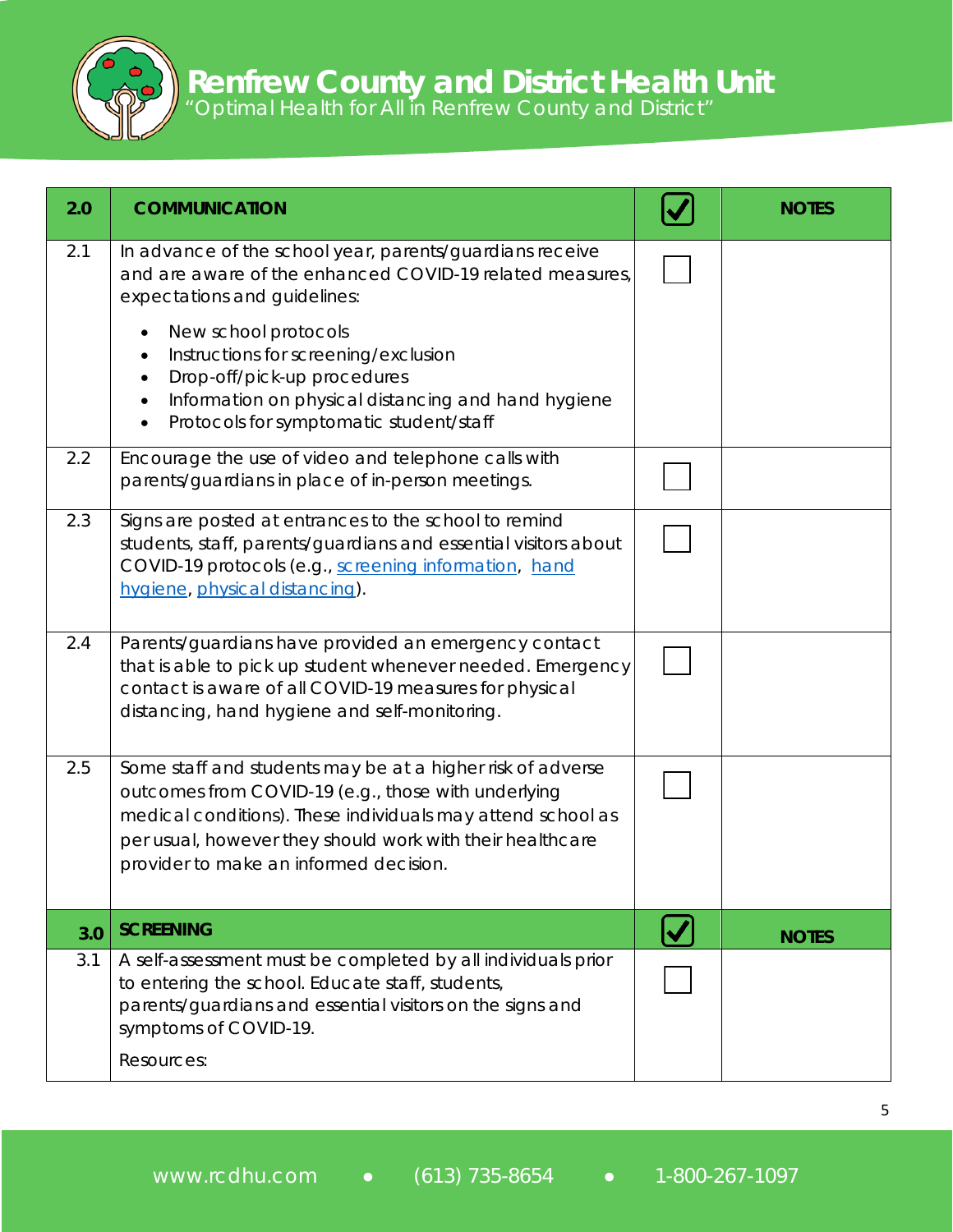|     | COVID-19 Reference document for symptoms<br><b>Ontario's COVID-19 Self-Assessment</b>                                                                                                                                                                                                                 |  |
|-----|-------------------------------------------------------------------------------------------------------------------------------------------------------------------------------------------------------------------------------------------------------------------------------------------------------|--|
| 3.2 | Parents/guardians perform daily screening of their child(ren)<br>for COVID-19 symptoms BEFORE leaving for school using a<br>self-assessment checklist.                                                                                                                                                |  |
|     | Direct parents/guardians to:                                                                                                                                                                                                                                                                          |  |
|     | Check their child's temperature (fever $\geq$ 37.8°C)<br>$\bullet$<br>Monitor for signs and symptoms (including atypical<br>symptoms) of COVID-19<br>If any signs or symptoms, student must stay home and<br>school must be contacted.                                                                |  |
| 3.3 | All staff complete a daily self-assessment screen for COVID-<br>19 symptoms BEFORE arriving at school.<br>Staff must check their own temperature<br>If any signs or symptoms, staff must stay home and<br>$\bullet$<br>school must be contacted.                                                      |  |
| 3.4 | Hand hygiene stations with alcohol based hand rub (ABHR<br>minimum 70%) are available at all school entrances along<br>with COVID-19 information/signage (e.g., screening<br>information, hand hygiene, physical distancing).                                                                         |  |
| 3.5 | Only essential visitors are permitted on school property (e.g.,<br>maintenance, fire marshal, public health). Essential visitors<br>complete a self-assessment screen for COVID-19 symptoms<br>BEFORE arriving/entering school. If any signs or symptoms,<br>essential visitor must not enter school. |  |
| 3.6 | Daily records (e.g. attendance and visitor sign in) of anyone<br>entering the school setting must be maintained and kept on-<br>site (includes staff, students, parents/guardians and essential<br>visitors).<br>Each record should include:                                                          |  |
|     |                                                                                                                                                                                                                                                                                                       |  |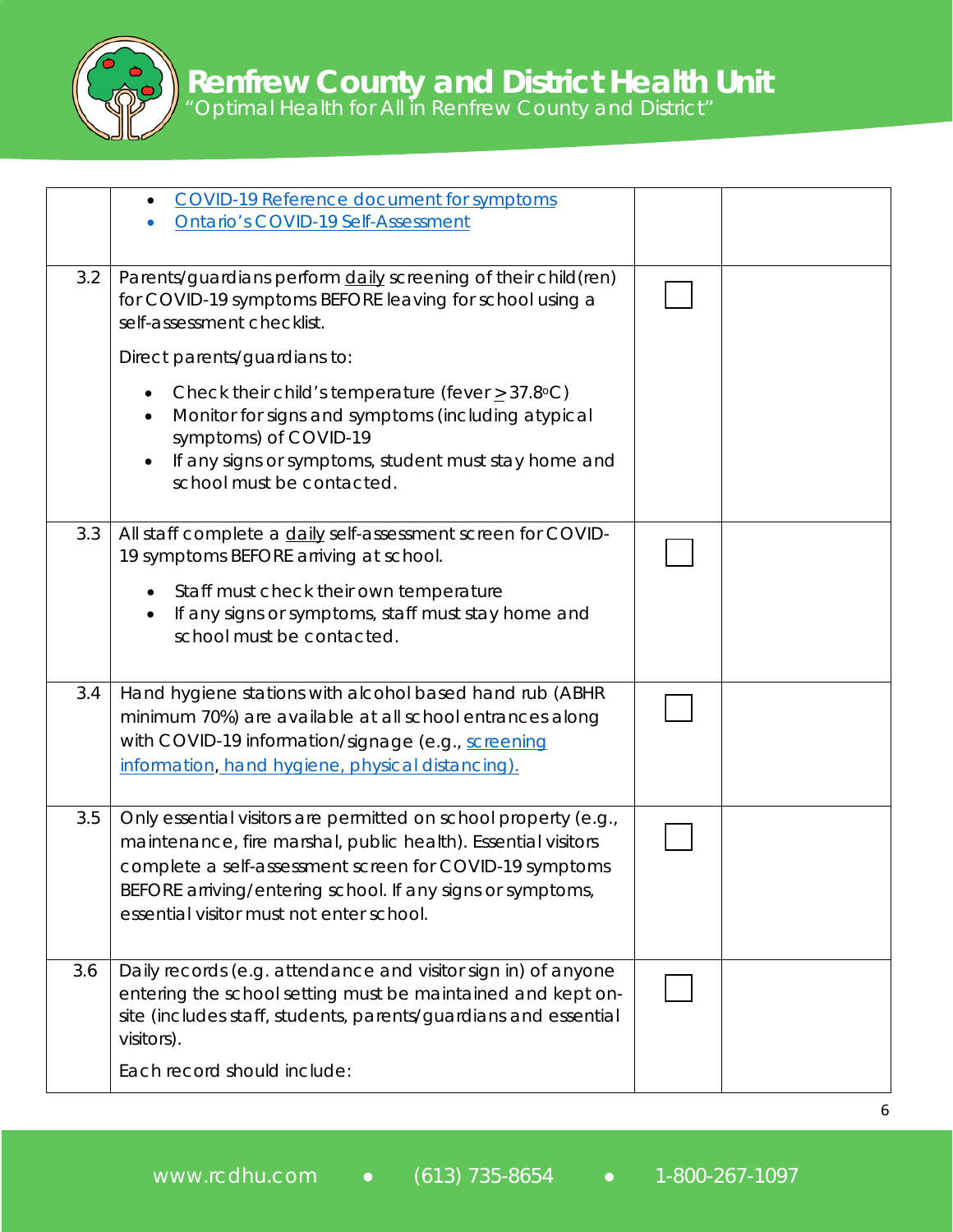

| 3.7 | Name<br>Contact information<br>Time of arrival and departure<br><b>Screening Completion</b><br>Staff working in multiple locations should be screened as                                                                                                                                                                                                                                                                                                      |              |
|-----|---------------------------------------------------------------------------------------------------------------------------------------------------------------------------------------------------------------------------------------------------------------------------------------------------------------------------------------------------------------------------------------------------------------------------------------------------------------|--------------|
|     | visitors and kept on record.                                                                                                                                                                                                                                                                                                                                                                                                                                  |              |
| 4.0 | <b>DROP-OFF AND PICK-UP</b>                                                                                                                                                                                                                                                                                                                                                                                                                                   | <b>NOTES</b> |
| 4.1 | Identify locations and times for drop-off/pick-up and plan<br>staffing requirements for monitoring student<br>arrivals/departures via private transportation and active<br>travel (e.g., walking, wheeling).                                                                                                                                                                                                                                                  |              |
| 4.2 | Create signage or landmarks to make drop-off and pick-up<br>locations easy to identify.                                                                                                                                                                                                                                                                                                                                                                       |              |
| 4.3 | Drop-off/pick-up procedures should support physical<br>distancing and cohorting using strategies that may include:<br>Only one designated parent/guardian drop-off<br>$\bullet$<br>Separate cohort entrances (if applicable and<br>possible)<br>Use multiple entrances and exits to disperse student<br>entry and exit if possible<br>Staggering entry or limiting the number of people in<br>$\bullet$<br>entry areas<br>Physical distancing ground markings |              |
| 4.4 | Limit student personal belongings brought to school (e.g.,<br>toys, games, etc.).                                                                                                                                                                                                                                                                                                                                                                             |              |
| 5.0 | <b>COHORTING AND STAFFING (if applicable)</b>                                                                                                                                                                                                                                                                                                                                                                                                                 | <b>NOTES</b> |
| 5.1 | Students remain in contact with only their classmates and a<br>single teacher for as much of the school day as possible<br>(cohort).                                                                                                                                                                                                                                                                                                                          |              |
|     | Cohort group does not mix with other cohort groups.                                                                                                                                                                                                                                                                                                                                                                                                           |              |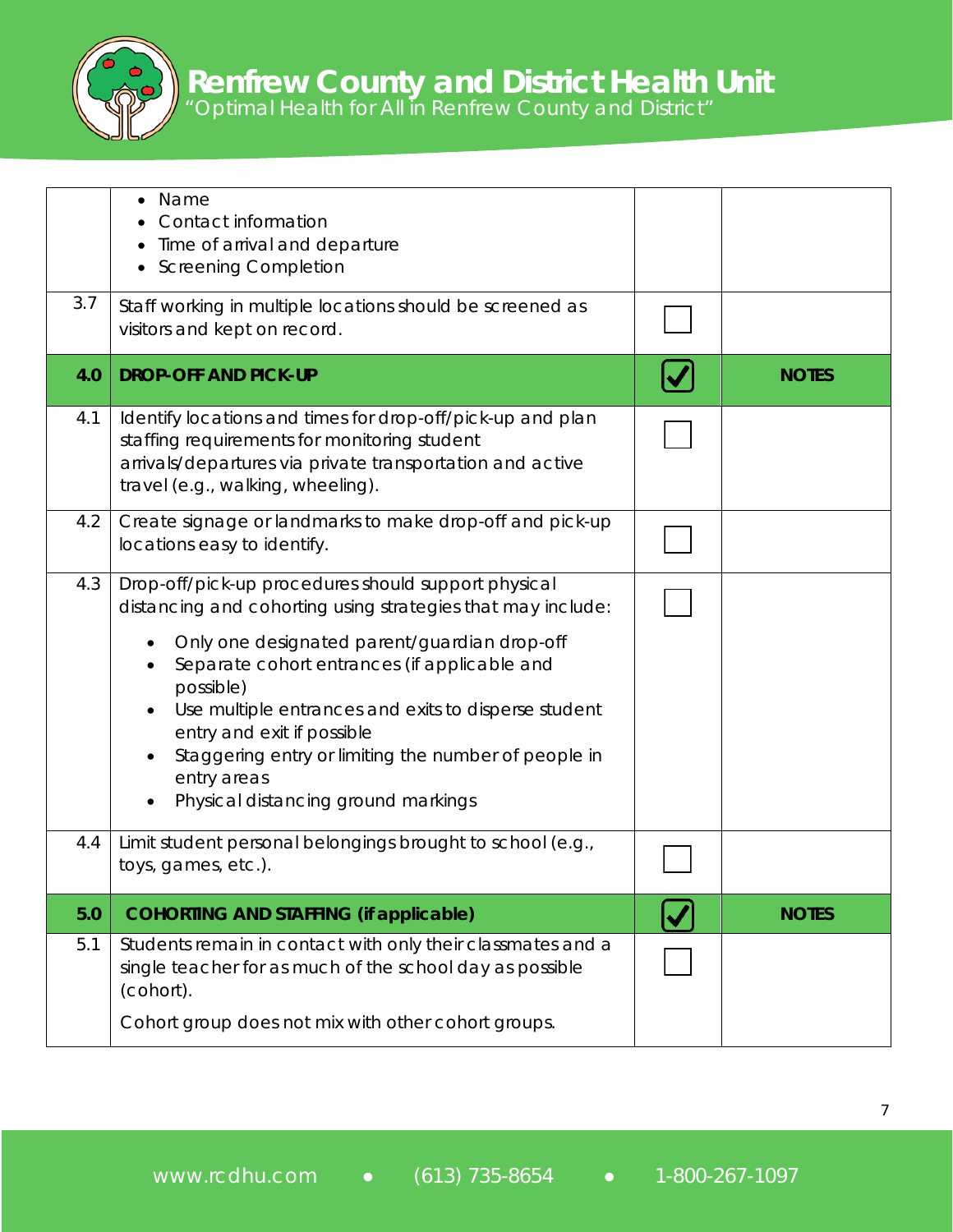

| 5.2 | Cohorts remain in the same classroom/space as much as<br>possible. If a different teacher is required, staff should<br>come to the classroom to prevent student movement to<br>other rooms.                                                                                                                                                                                                                                                                                                                                                                                                                                                                                                                                                                                                                                                     |              |
|-----|-------------------------------------------------------------------------------------------------------------------------------------------------------------------------------------------------------------------------------------------------------------------------------------------------------------------------------------------------------------------------------------------------------------------------------------------------------------------------------------------------------------------------------------------------------------------------------------------------------------------------------------------------------------------------------------------------------------------------------------------------------------------------------------------------------------------------------------------------|--------------|
| 5.3 | Ensure a plan to prevent mixing of cohorts in washrooms/<br>change rooms.                                                                                                                                                                                                                                                                                                                                                                                                                                                                                                                                                                                                                                                                                                                                                                       |              |
| 5.4 | Records should be kept regarding which students/staff are<br>assigned to each cohort. Daily attendance records should<br>be kept within each cohort.                                                                                                                                                                                                                                                                                                                                                                                                                                                                                                                                                                                                                                                                                            |              |
| 6.0 | PHYSICAL DISTANCING                                                                                                                                                                                                                                                                                                                                                                                                                                                                                                                                                                                                                                                                                                                                                                                                                             | <b>NOTES</b> |
| 6.1 | Physical distancing (i.e., 2 metres) is maintained between<br>and within cohorts in both indoor and outdoor learning and<br>play spaces.                                                                                                                                                                                                                                                                                                                                                                                                                                                                                                                                                                                                                                                                                                        |              |
|     | The school should have a plan to monitor/enforce physical<br>distancing.                                                                                                                                                                                                                                                                                                                                                                                                                                                                                                                                                                                                                                                                                                                                                                        |              |
| 6.2 | Physical distancing strategies are incorporated in the school:<br>Increase physical distance of chairs and tables/desks<br>$\bullet$<br>in all rooms (including cafeteria, library, staff areas)<br>Arrange student desks 2 metres apart<br>$\bullet$<br>Incorporate more individual activities. Avoid planning<br>٠<br>activities involving shared objects/toys<br>Create designated routes for students/staff to get to<br>٠<br>and from classrooms<br>Use markings on floors and walls to promote physical<br>distancing, including for lines/queues (e.g., tape on<br>floors, signs on walls)<br>Use a temporary, floor to ceiling physical barrier when<br>$\bullet$<br>two cohorts are using the same indoor space (e.g.,<br>gym)<br>Move activities outside to allow for more space<br>Stagger periods of student movement around school |              |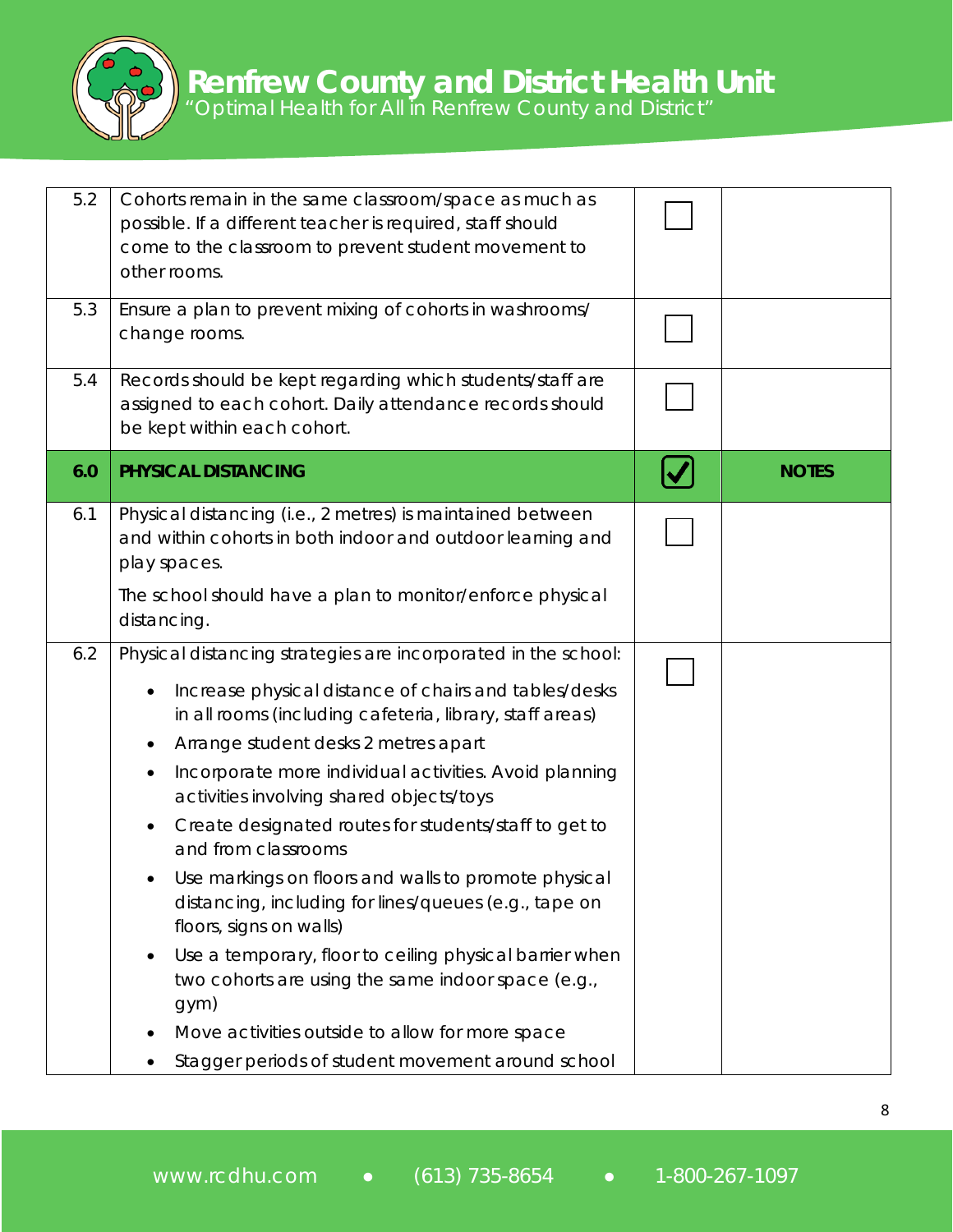

|      | and discourage student congregating in hallways<br>Stagger student/staff lunch/break times, recess times<br>and use of communal spaces (e.g., library, gym,<br>cafeteria, staff room).                                                                                                                                                |  |
|------|---------------------------------------------------------------------------------------------------------------------------------------------------------------------------------------------------------------------------------------------------------------------------------------------------------------------------------------|--|
|      | Post physical distancing signage/posters.                                                                                                                                                                                                                                                                                             |  |
| 6.3  | Close communal spaces where strategies to support<br>physical distancing cannot be implemented.                                                                                                                                                                                                                                       |  |
| 6.4  | If physical distancing cannot be maintained consider closing<br>every second sink and urinal in communal washrooms.                                                                                                                                                                                                                   |  |
| 6.5  | Capacity in changerooms should be limited and showers<br>should be cleaned between uses.                                                                                                                                                                                                                                              |  |
| 6.6  | Assign staff to dedicated work areas where possible and<br>discourage sharing desks, phones, tools, equipment, etc.                                                                                                                                                                                                                   |  |
| 6.7  | Set capacity limits for staff rooms and consider establishing<br>virtual staff rooms (e.g. for staff meetings, breaks, socializing)<br>to avoid staff congregating.                                                                                                                                                                   |  |
| 6.8  | Cancel all large gatherings/assemblies. Consider virtual<br>alternatives where appropriate.                                                                                                                                                                                                                                           |  |
| 6.9  | Limit the number of employees gathering in common areas<br>and limit number in an elevator to allow for physical<br>distancing. See elevator poster.                                                                                                                                                                                  |  |
| 6.10 | When it comes to unstructured outdoor time (e.g., recess),<br>students should be taught about the importance of<br>distancing but its recognized that this is challenging to<br>enforce.                                                                                                                                              |  |
| 6.11 | If 2 metres cannot be arranged between desks/table,<br>students should be arranged so they are not facing each<br>other (e.g. arranged in rows rather than in small groups of 4<br>or a semi-circle). This way, if a student coughs or sneezes,<br>they are not likely to cough or sneeze directly on the face of<br>another student. |  |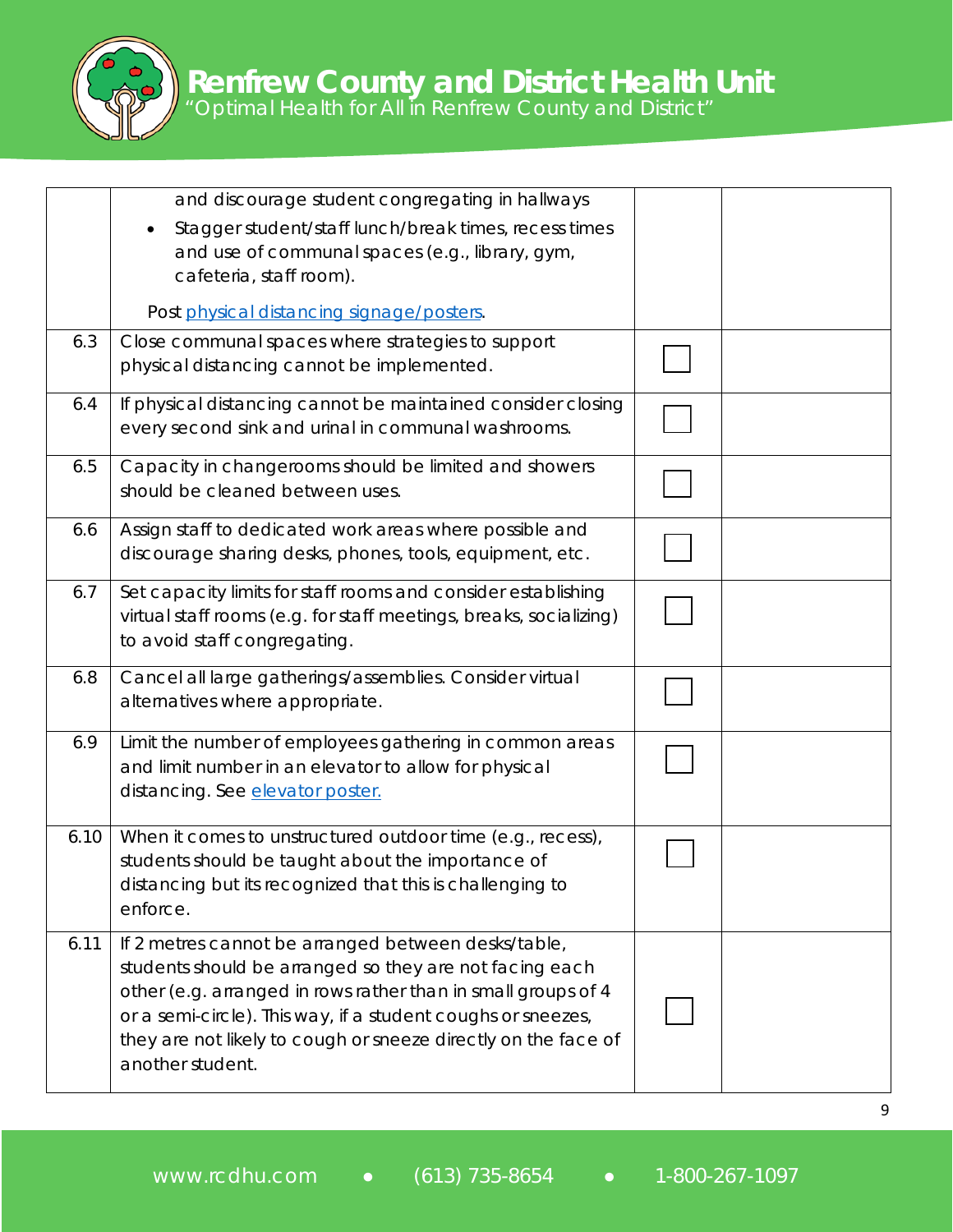| 7.0 | <b>SHARED ITEMS</b>                                                                                                                                                                                                                                                              | <b>NOTES</b> |
|-----|----------------------------------------------------------------------------------------------------------------------------------------------------------------------------------------------------------------------------------------------------------------------------------|--------------|
| 7.1 | Limit personal belongings being brought into school. Any<br>personal items (e.g., backpack, clothing, water bottles,<br>food, etc.) should be labeled and kept in an area<br>designated for the student (e.g., cubbies, lockers) and<br>should not be handled by other students. |              |
|     | Staff must wash hands or use ABHR before and after<br>touching any student personal belongings.                                                                                                                                                                                  |              |
| 7.2 | Ensure all supplies, toys and equipment used in the classroom<br>are made of materials that can be cleaned and disinfected<br>(e.g. avoid plush toys, playdough) or are single use and are<br>disposed of at the end of the day (e.g., craft supplies).                          |              |
| 7.3 | Do not use water or sensory tables.                                                                                                                                                                                                                                              |              |
| 7.4 | Staff should not share teaching supplies, but if necessary<br>must be disinfected between uses. Consider keeping<br>supplies in a tote/Ziploc.                                                                                                                                   |              |
| 7.5 | Limit sharing of supplies, equipment, and toys among<br>students.<br>If possible, each cohort should have designated supplies<br>and equipment (e.g., balls, loose equipment).                                                                                                   |              |
|     | Items should be cleaned and disinfected prior to use by<br>another cohort.                                                                                                                                                                                                       |              |
| 8.0 | <b>SPORTS &amp; PROGRAMMING</b>                                                                                                                                                                                                                                                  | <b>NOTES</b> |
| 8.1 | Physical distancing is maintained in activities that are part of<br>physical education (PE) classes.                                                                                                                                                                             |              |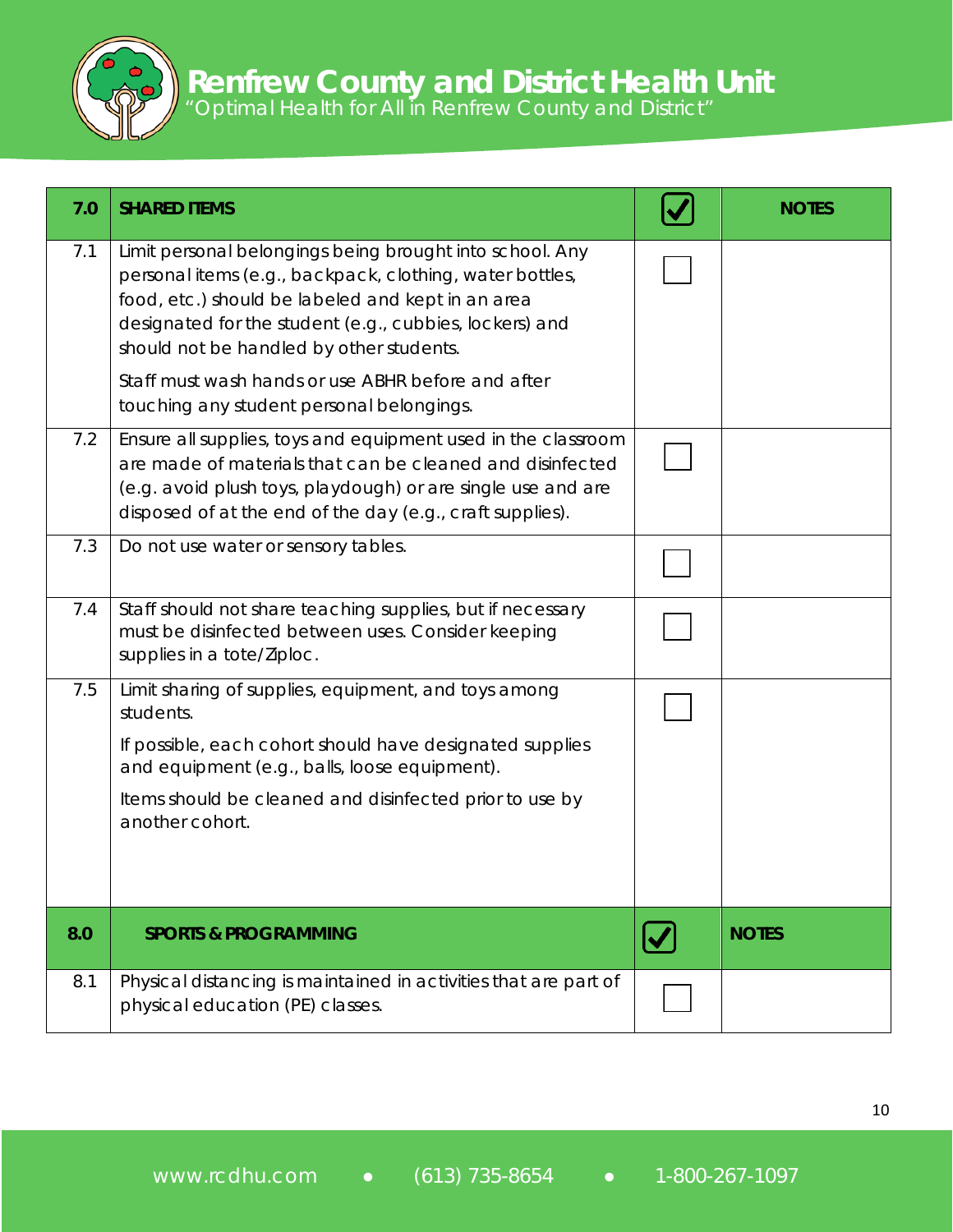

|     | Stagger student/staff lunch times to accommodate for hand<br>washing or ABHR use at communal stations (e.g.,<br>washrooms) and in shared spaces (e.g., cafeterias).                                                                                                                                                                                                                                                                 |              |
|-----|-------------------------------------------------------------------------------------------------------------------------------------------------------------------------------------------------------------------------------------------------------------------------------------------------------------------------------------------------------------------------------------------------------------------------------------|--------------|
| 9.1 | All staff and students perform hand hygiene before and after<br>eating.                                                                                                                                                                                                                                                                                                                                                             |              |
| 9.0 | <b>EATING AND DRINKING</b>                                                                                                                                                                                                                                                                                                                                                                                                          | <b>NOTES</b> |
| 8.4 | Choir and band practices or performances should be<br>postponed unless they can take place virtually.<br>For music/band: Any shared instruments must be cleaned<br>and disinfected between users. Wind or brass instruments<br>(e.g., flutes, clarinets, trumpets, saxophones) should not be<br>used. Percussion or string instruments (e.g., piano, drums) can<br>be used while ensuring physical distancing between<br>musicians. |              |
|     | Students/staff must practice hand hygiene before and<br>after play/use of equipment<br>Clean and disinfect shared equipment between<br>cohort/group use<br>Activities should take place outdoors where possible<br>Encourage students to practice physical distancing in<br>playgrounds (e.g. Gaga Ball), changerooms/showers<br>Students must not share personal items (e.g., water<br>bottles, towels)                            |              |
| 8.3 | For all structured and unstructured play (including: recess,<br>playground use, PE classes, extracurricular sports/activities):                                                                                                                                                                                                                                                                                                     |              |
|     | High contact sports (e.g., rugby, football, wrestling) should<br>be postponed.                                                                                                                                                                                                                                                                                                                                                      |              |
| 8.2 | Resume extracurricular sports, clubs, committees and<br>activities that maintain physical distancing between<br>students. Consider whether extracurricular activities can be<br>conducted virtually.                                                                                                                                                                                                                                |              |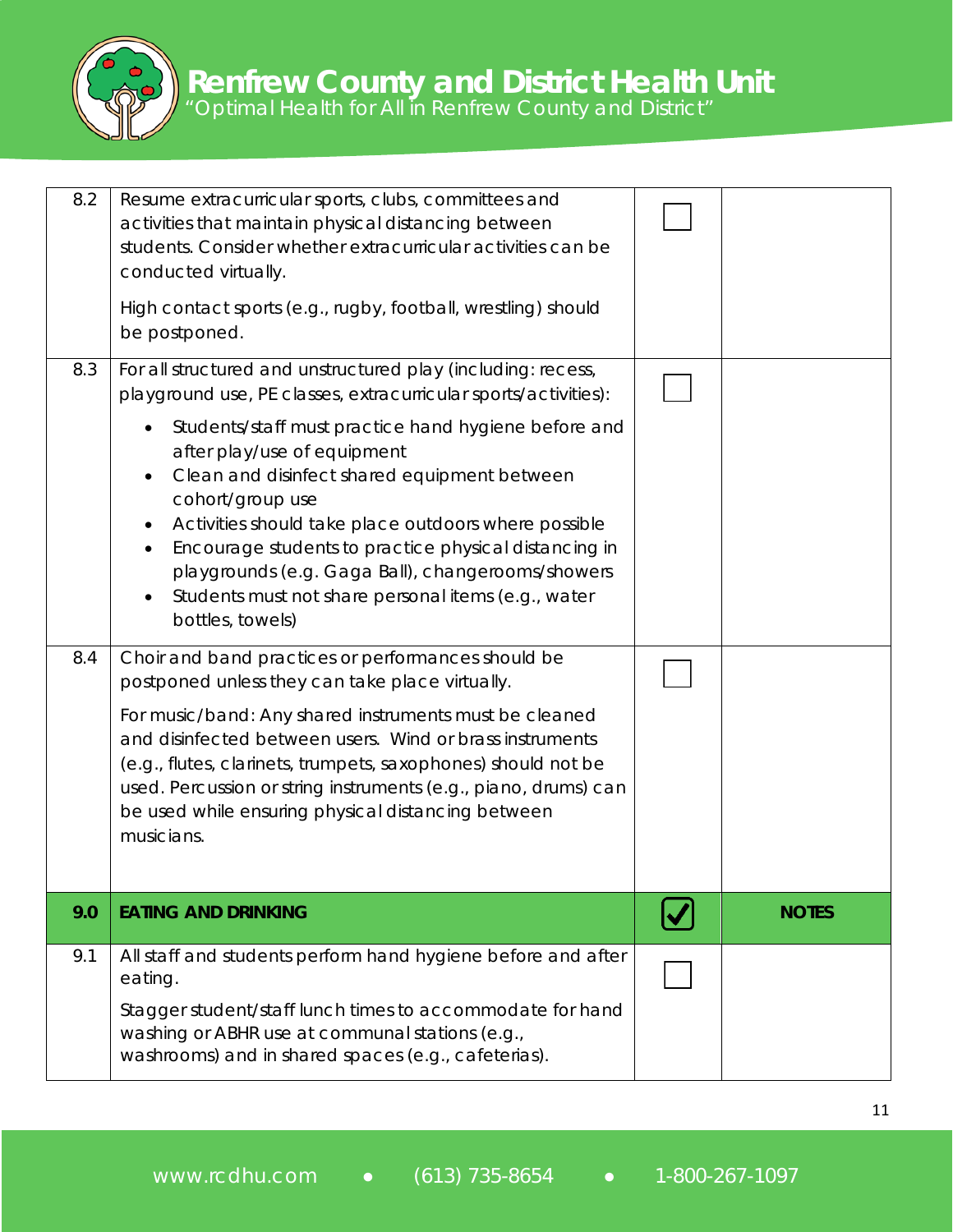|     | Resources:<br>Handwashing with soap and water<br>٠<br>How to wash your hands<br>$\bullet$<br>How to wash hands and use ABHR<br>$\bullet$                                                                                                                                          |  |
|-----|-----------------------------------------------------------------------------------------------------------------------------------------------------------------------------------------------------------------------------------------------------------------------------------|--|
| 9.2 | Where possible, students eat in their classroom with their<br>cohort. Ensure physical distancing is maintained while<br>students are eating.                                                                                                                                      |  |
| 9.3 | Increase physical distance of chairs and tables in cafeterias<br>and staff lunchroom. Encourage staff and students to eat in<br>the classroom or outdoors and limit numbers in staff room.                                                                                        |  |
|     | Clean and disinfect shared eating areas (e.g., cafeterias)<br>between cohort use.                                                                                                                                                                                                 |  |
| 9.4 | Students/staff fill water bottle rather than drinking directly<br>from water fountains.                                                                                                                                                                                           |  |
|     | Water fountain knobs and push buttons are considered high<br>touch surfaces, and should be regularly cleaned and<br>disinfected. Consideration can be given to having students<br>fill water bottles rather than having them drink directly from<br>the mouthpiece of a fountain. |  |
| 9.5 | Ensure students have their own individual meal or snack.                                                                                                                                                                                                                          |  |
|     | Ensure "No sharing" policies and procedures are created<br>and reinforced: food, water bottles or personal items.<br>Personal items should be clearly labelled with each student's<br>name.                                                                                       |  |
| 9.6 | Remove self-serving food items (e.g., in cafeterias, student<br>nutrition programs).                                                                                                                                                                                              |  |
| 9.7 | Do not plan activities that involve students in preparing or<br>serving food.                                                                                                                                                                                                     |  |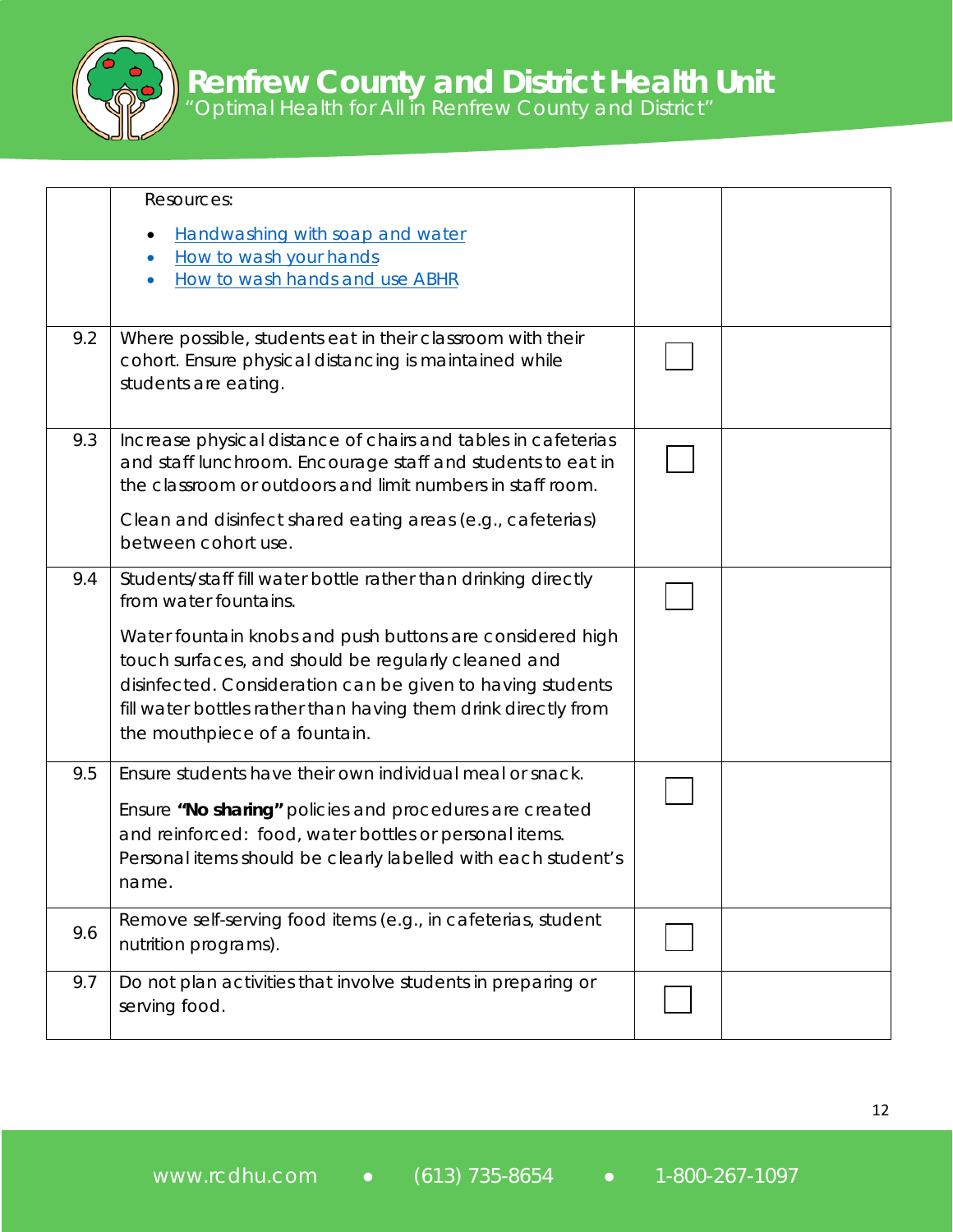

| 9.8  | Third party food services/nutrition programs can continue to<br>operate. All surfaces, bins and containers for food must be<br>disinfected prior to and after use. "Grab and Go" format is<br>preferred. |              |
|------|----------------------------------------------------------------------------------------------------------------------------------------------------------------------------------------------------------|--------------|
| 9.9  | There should be no common food items (e.g., salt and<br>pepper shakers, ketchup).                                                                                                                        |              |
|      | Food Service Programs (Cafeteria) - Remove/rearrange<br>dining tables to maintain physical distancing.                                                                                                   |              |
|      | Place tape or other markings on floors to maintain a<br>physical distancing of 2 metres.                                                                                                                 |              |
|      | Stagger meal service times to reduce the numbers of<br>people present at any one time.                                                                                                                   |              |
|      | Adapt other areas to serve as additional dining space to<br>increase spacing among persons in the same room.                                                                                             |              |
|      | Dispense cutlery, napkins and other items to<br>students/children, rather than allowing them to pickup their<br>own items                                                                                |              |
| 10.0 | <b>HAND HYGIENE AND RESPIRATORY ETIQUETTE</b>                                                                                                                                                            | <b>NOTES</b> |
| 10.1 | Encourage frequent hand hygiene practices by staff and<br>students:                                                                                                                                      |              |
|      | Soap and water for at least 20 seconds<br>At regular time intervals throughout day<br>Before/after eating food<br>After using washroom<br>Before/after outdoor play                                      |              |
|      | All staff, students and essential visitors conduct hand hygiene<br>upon entering the school.                                                                                                             |              |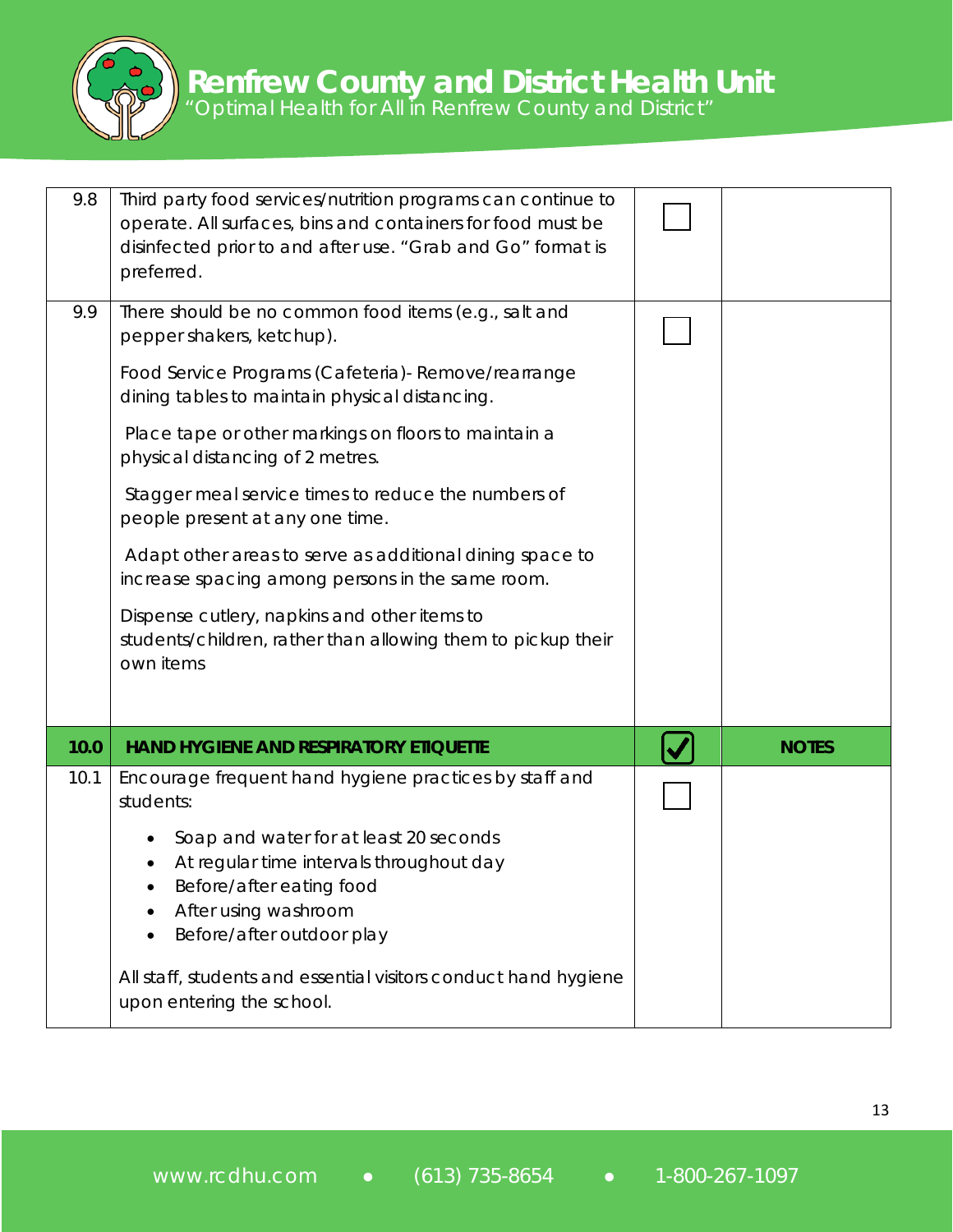

| 10.2 | Hand hygiene products are available in all rooms and at<br>school entrances (i.e., hand wash sink or ABHR). ABHR can<br>also be used if handwashing is not possible.                                                                                                                                                                   |              |
|------|----------------------------------------------------------------------------------------------------------------------------------------------------------------------------------------------------------------------------------------------------------------------------------------------------------------------------------------|--------------|
| 10.3 | Staff provides supervision/assistance for student hand<br>hygiene practices when necessary.                                                                                                                                                                                                                                            |              |
| 10.4 | Staff and students practice respiratory etiquette. Use<br>education posters at the entrance and in areas where they<br>are likely to be seen. See respiratory etiquette poster.                                                                                                                                                        |              |
| 10.5 | Use lined, no-touch waste baskets (i.e., foot pedal-operated,<br>hand sensor, open basket).                                                                                                                                                                                                                                            |              |
| 11.0 | <b>ENHANCED CLEANING AND DISINFECTION</b>                                                                                                                                                                                                                                                                                              | <b>NOTES</b> |
| 11.1 | Cleaning and disinfecting process, schedule and log are<br>developed.<br>Review existing practices to identify required cleaning<br>$\bullet$<br>enhancements (e.g., locations, frequency, timing,<br>PPE, staffing, signage)<br>Identify inventory needs<br>$\bullet$<br>A cleaning log must be posted and used to track<br>cleaning. |              |
| 11.2 | Only use cleaners and disinfectants with a Drug<br>Identification Number (DIN) or Natural Product Number<br>$(NPN)$ .<br>Refer to the list of approved disinfectants and use these<br>products to clean and disinfect.                                                                                                                 |              |
| 11.3 | Train staff on enhanced cleaning and disinfecting<br>procedures. Ensure cleaning and disinfecting products are<br>provided and accessible to staff.                                                                                                                                                                                    |              |
| 11.4 | Area rugs and soft furnishings that cannot be easily cleaned<br>and disinfected should be removed.                                                                                                                                                                                                                                     |              |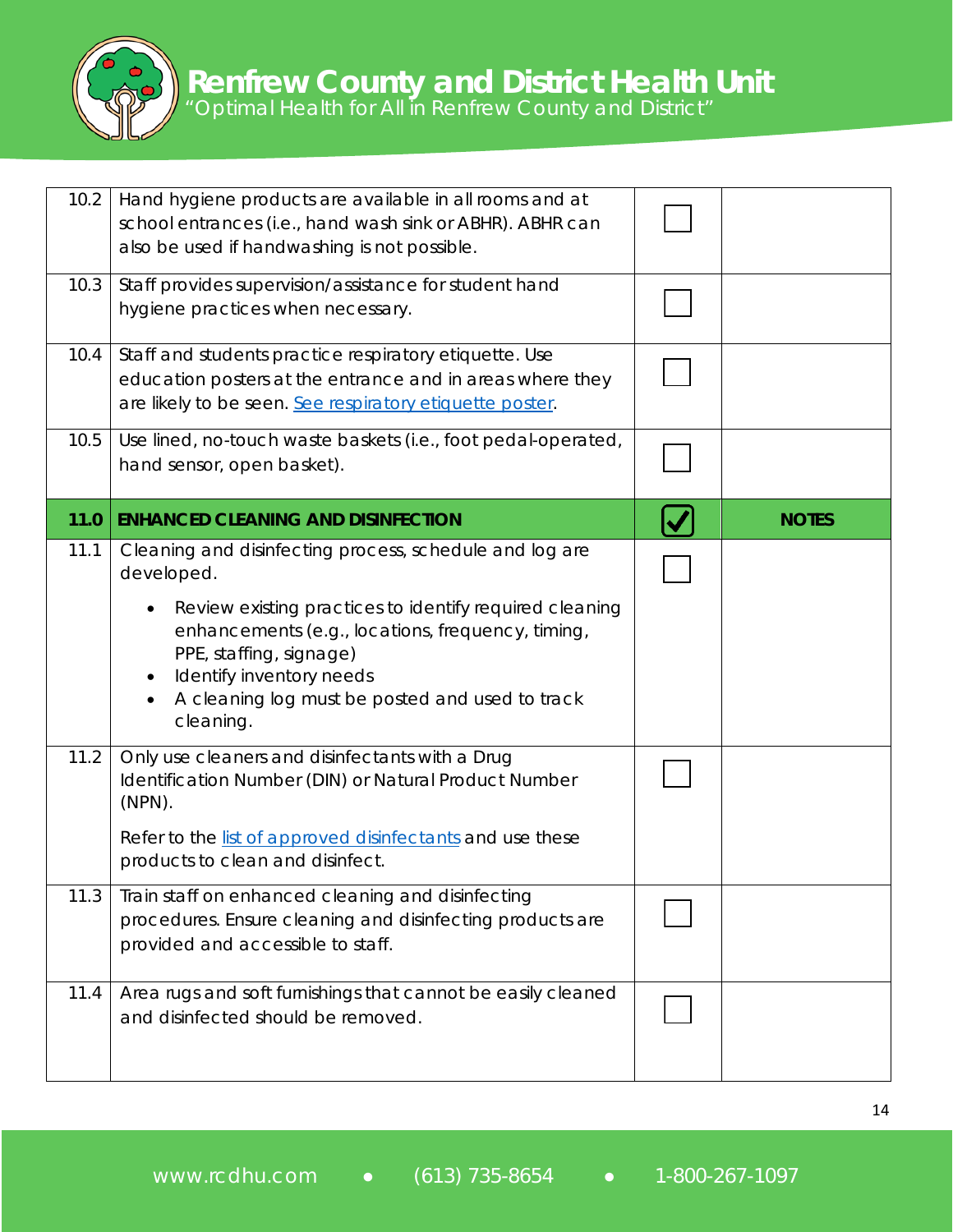

| 11.5 | Shared rooms/spaces must be cleaned and disinfected<br>before and after using the space.                                                                                                                                                                                                            |              |
|------|-----------------------------------------------------------------------------------------------------------------------------------------------------------------------------------------------------------------------------------------------------------------------------------------------------|--------------|
| 11.6 | Clean and disinfect common areas and items including high<br>touch surfaces (e.g., door knobs, handrails, light switches,<br>sink and toilet handles, keyboards, touch screens, desks,<br>sports equipment) at least twice daily and as often as<br>necessary.                                      |              |
| 11.7 | Shared equipment, supplies and objects (e.g., physical<br>education equipment, play structures, art supplies, toys,<br>games) must be cleaned and disinfected between cohort<br>use.                                                                                                                |              |
| 12.0 | PERSONAL PROTECTIVE EQUIPMENT (PPE)                                                                                                                                                                                                                                                                 | <b>NOTES</b> |
| 12.1 | Risk assessment is conducted to determine PPE required for<br>each task and role.                                                                                                                                                                                                                   |              |
| 12.2 | See Appendix A for a chart outlining type of PPE that is<br>recommended for various staff roles.                                                                                                                                                                                                    |              |
| 12.3 | Staff have completed/reviewed the Public Health Ontario<br>PPE training resources outlined in Appendix A. See Putting On<br>and Taking Off PPE poster.                                                                                                                                              |              |
| 12.4 | School/school board has secured and sustained an<br>adequate supply of PPE available for use (e.g., gloves,<br>surgical/procedural masks, gowns, eye protection).                                                                                                                                   |              |
| 12.5 | Staff and essential visitors must wear a mask, though<br>physical distancing should still be practiced.<br>Staff and essential visitors are responsible for the safe use<br>and cleanliness of their mask and its disposal.<br>See resources: The Do's and Don'ts of Wearing a Non-<br>medical Mask |              |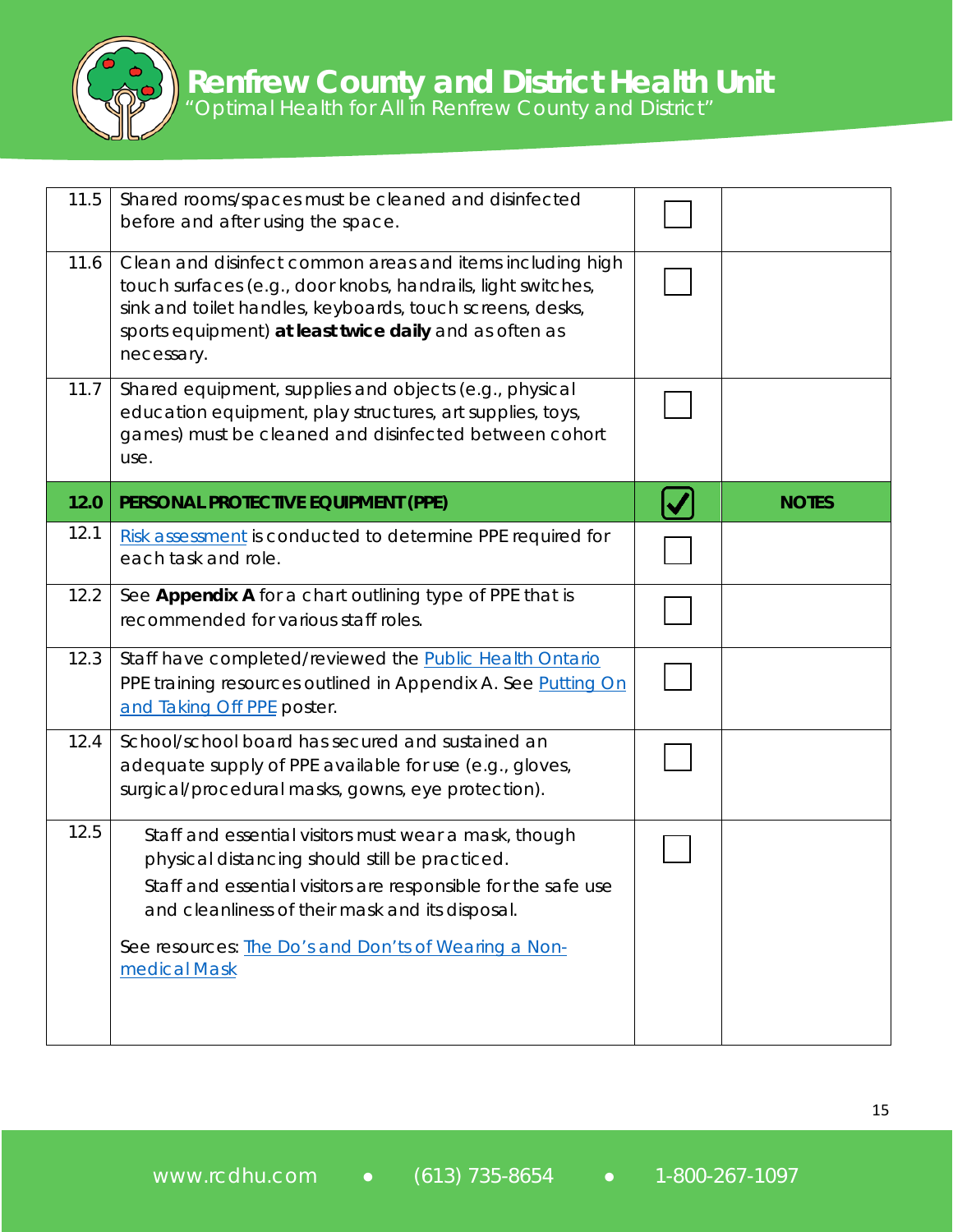

| 12.6 | Parents must send a face covering (e.g., non-medical mask)<br>to school for child(ren) grades 4-12 to wear.<br>Parents are responsible for ensuring cleanliness of the face<br>covering.                                                                                                                                                                                                                        |              |
|------|-----------------------------------------------------------------------------------------------------------------------------------------------------------------------------------------------------------------------------------------------------------------------------------------------------------------------------------------------------------------------------------------------------------------|--------------|
| 13.0 | <b>AIR CIRCULATION</b>                                                                                                                                                                                                                                                                                                                                                                                          | <b>NOTES</b> |
| 13.1 | Implement practices to support adequate air circulation in<br>classrooms and staff rooms:<br>Ensure clean filters<br>$\bullet$<br>Avoid recirculating air<br>Use outdoor ventilation when possible (e.g., opening<br>windows, increasing the outdoor air ratio of the HVAC<br>system)<br>If practices are not feasible for whole facility, prioritize higher                                                    |              |
|      | risk areas (e.g., where crowding may occur).                                                                                                                                                                                                                                                                                                                                                                    |              |
| 13.2 | Minimize use of other air current generating devices (e.g.,<br>bladed and bladeless fans, portable air conditioners):<br>Limit use during the day<br>Place on lowest setting<br>Adjust placement and positioning to direct airflow<br>$\bullet$<br>upwards away from surfaces and people<br>Practice regular device maintenance:<br>Surface cleaning (including fan blades)<br>Follow manufacturer's guidelines |              |
|      | $\bullet$<br>Remove moisture/water collected by portable air<br>$\bullet$<br>conditioners                                                                                                                                                                                                                                                                                                                       |              |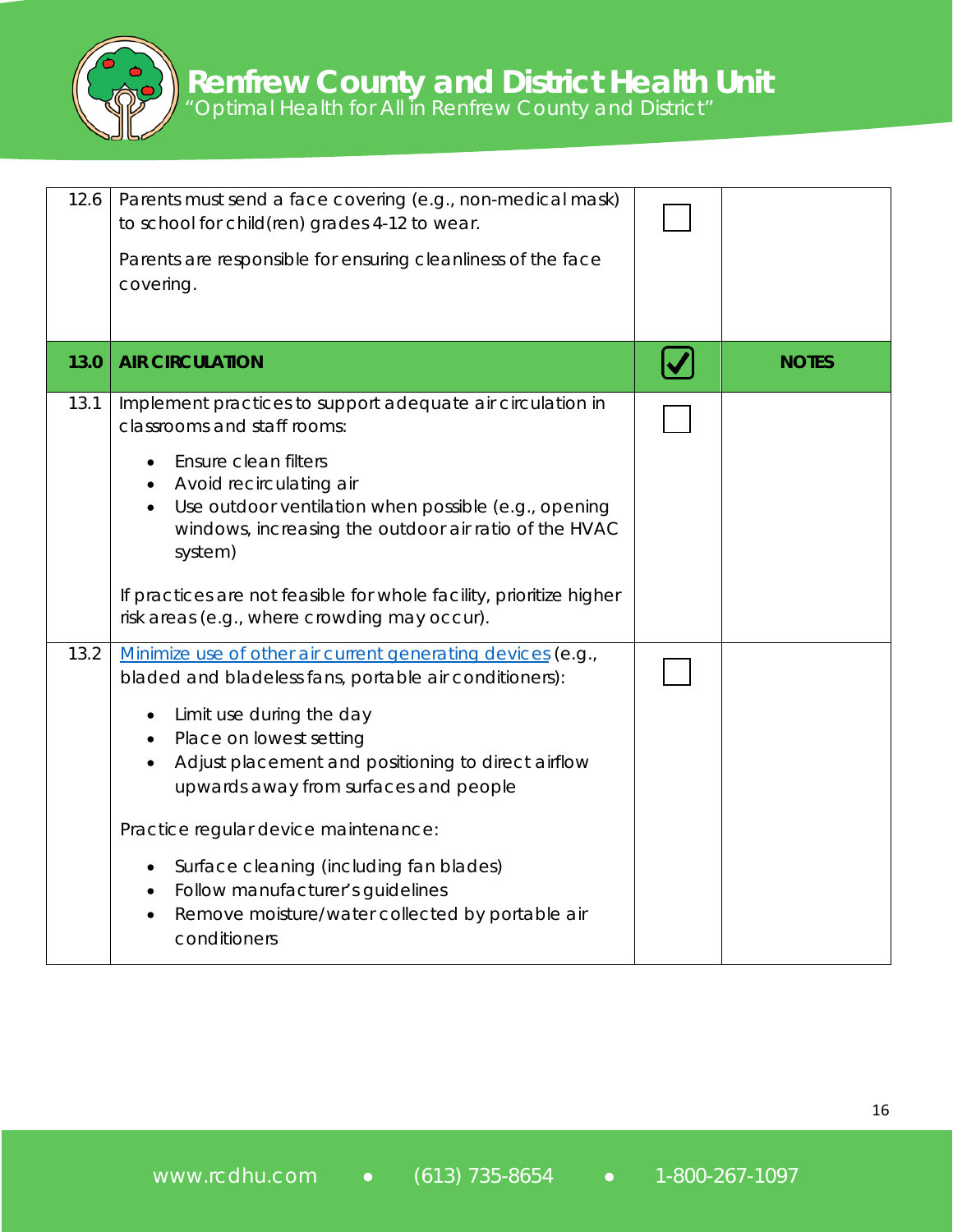

| 14.0         | <b>MANAGEMENT OF SYMPTOMATIC PERSONS</b>                                                                                                                                                                                                                                                                                                                                                                                                                       | <b>NOTES</b> |
|--------------|----------------------------------------------------------------------------------------------------------------------------------------------------------------------------------------------------------------------------------------------------------------------------------------------------------------------------------------------------------------------------------------------------------------------------------------------------------------|--------------|
| 14.1<br>14.2 | Staff to monitor self and students for symptoms during<br>operating hours.<br>Staff are provided with information on signs and<br>symptoms of COVID-19 in children.<br>Staff teach students how to identify symptoms and to<br>speak to staff if they experience any symptoms.<br>See resource: COVID-19 Reference Document for Symptoms<br>Symptomatic individuals should contact Renfrew County<br>Virtual Triage and Assessment Centre or their health care |              |
| 14.3         | provider for assessment.<br>Symptomatic student is immediately separated from others<br>and is supervised in a designated room/space and<br>parent/guardian is contacted for immediate pick up.<br>Symptomatic staff and essential visitors must go home<br>immediately. If they cannot return home immediately, they<br>must be isolated in a designated room/space until their<br>departure.                                                                 |              |
| 15.0         | <b>ISOLATION AREA</b>                                                                                                                                                                                                                                                                                                                                                                                                                                          | <b>NOTES</b> |
| 15.1         | Isolation Area should contain:<br>Alcohol-based hand rub (≥70% alcohol)<br>$\bullet$<br><b>Tissues</b><br>Foot activated or open topped garbage bin for tissue<br>disposal<br>Multiple PPE kits (gloves, surgical/procedural masks, eye<br>protection and gown) assembled and stored in a<br>closed area                                                                                                                                                       |              |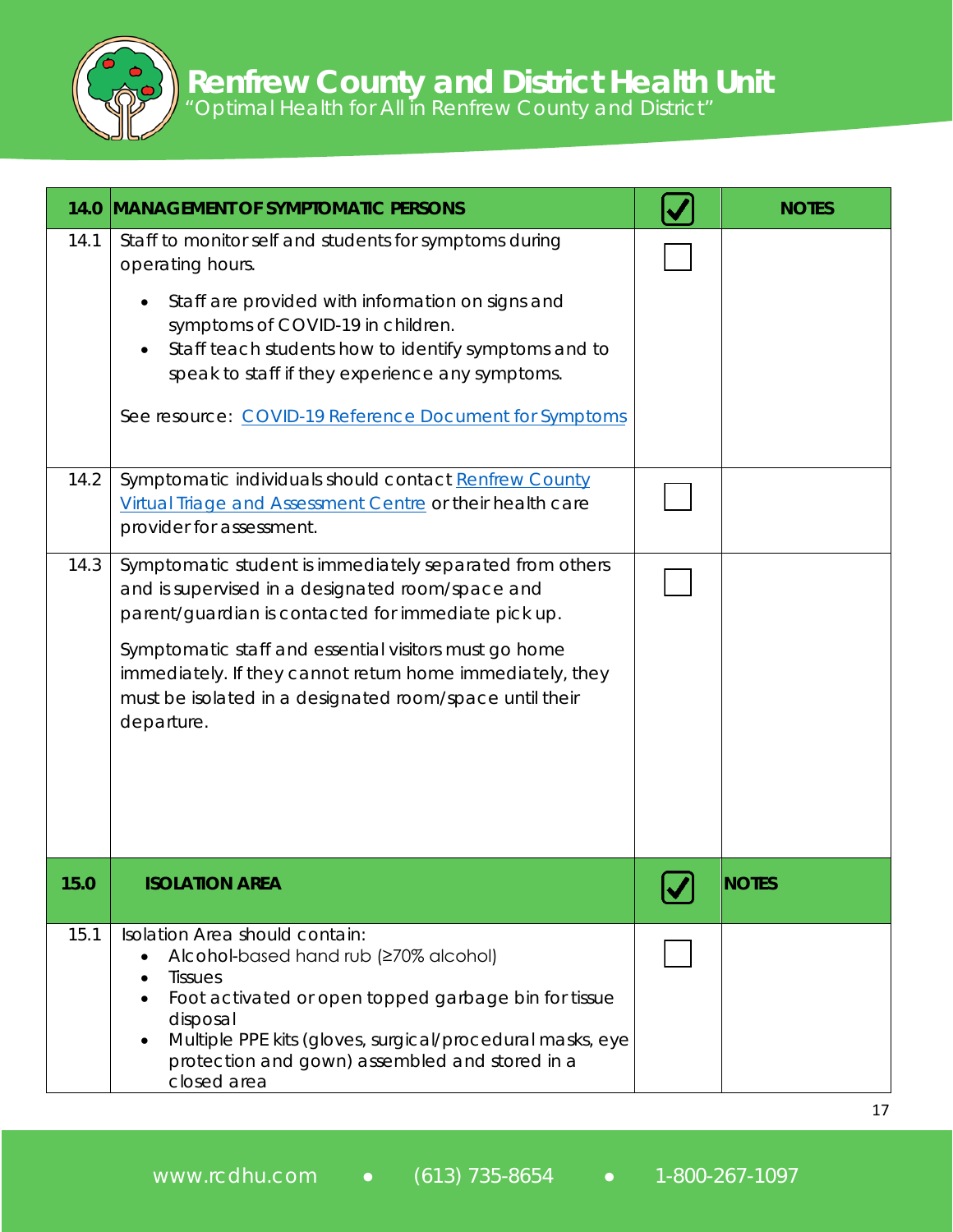|      | Additional PPE kits assembled and accessible<br>$\bullet$<br>Instructions on use of PPE should be available on the<br>outside of the kit. See Public Health Ontario's<br>Instructions                                                                                                                     |  |
|------|-----------------------------------------------------------------------------------------------------------------------------------------------------------------------------------------------------------------------------------------------------------------------------------------------------------|--|
| 15.2 | Designated staff member(s) providing care to a<br>symptomatic student, staff member or visitor must:<br>wear all PPE<br>$\bullet$<br>maintain a distance of 2 metres (if possible)<br>avoid contact with the symptomatic person's<br>$\bullet$<br>respiratory secretions<br>perform frequent hand hygiene |  |
|      | Identify additional isolation rooms should they be needed or<br>determine how to segregate spaces to accommodate<br>more than one student while maintaining physical<br>distancing.                                                                                                                       |  |
| 15.3 | A surgical/procedural mask must be worn by the<br>symptomatic person (if tolerated) and have their own tissues<br>and receptacle.                                                                                                                                                                         |  |
| 15.4 | The designated room/space and items touched by the<br>symptomatic individual must be cleaned and disinfected<br>immediately.                                                                                                                                                                              |  |
|      | Identify contaminated areas and items within the school<br>used by the symptomatic individual and conduct cleaning<br>and disinfection of these items.                                                                                                                                                    |  |
|      | Place any soiled personal items in a securely tied plastic bag<br>and send home with the student's parent/guardian. Soiled<br>items must not be rinsed and/or washed at school.                                                                                                                           |  |
|      | PPE donning and doffing signage procedure in room.                                                                                                                                                                                                                                                        |  |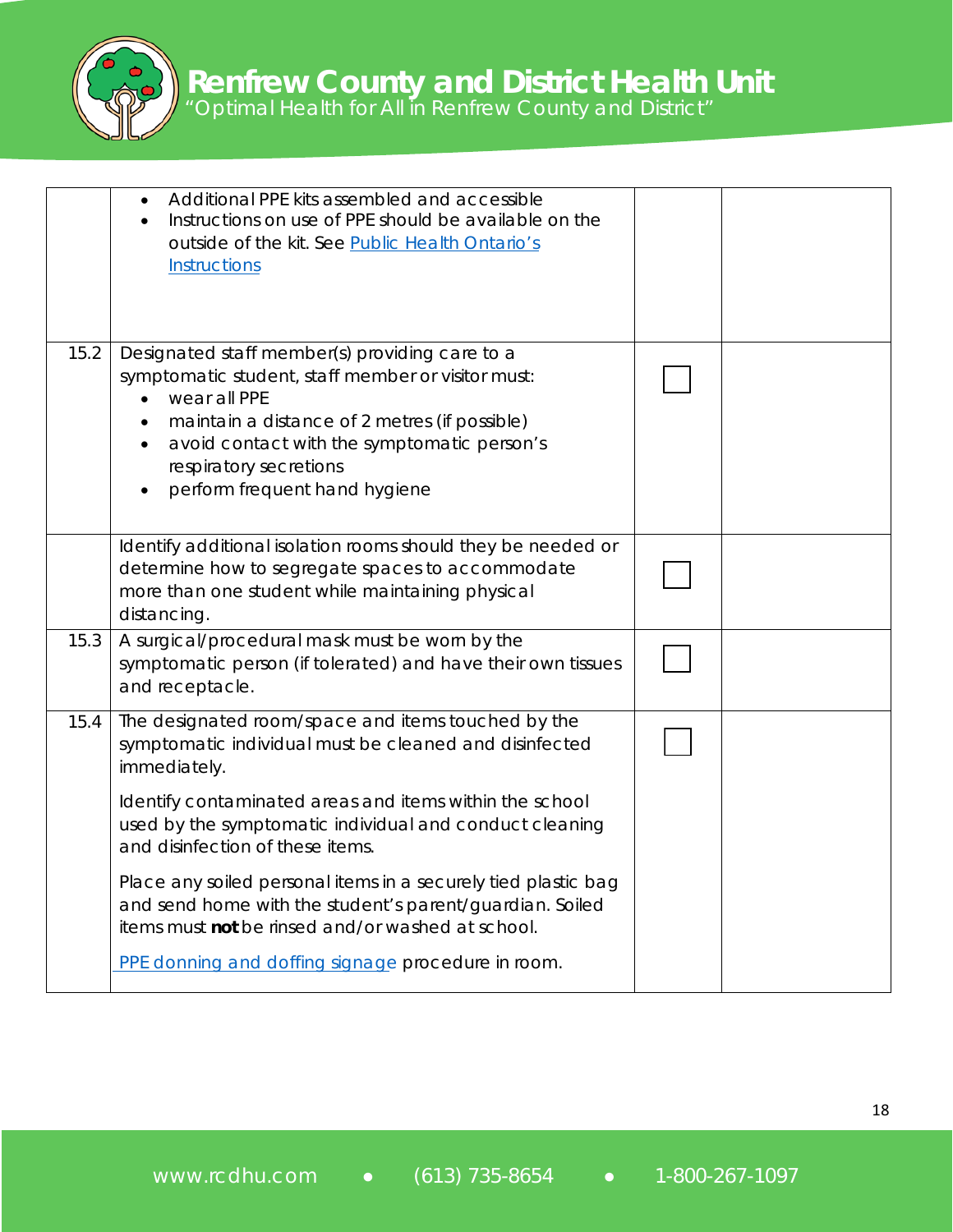*"Optimal Health for All in Renfrew County and District"*

#### **B. Bussing Transportation Recommendations**

| 1.0 | <b>GENERAL MEASURES</b>                                                                                                                                                                                                                                                                                                                                                                                                                                                | <b>NOTES</b> |
|-----|------------------------------------------------------------------------------------------------------------------------------------------------------------------------------------------------------------------------------------------------------------------------------------------------------------------------------------------------------------------------------------------------------------------------------------------------------------------------|--------------|
| 1.1 | School bus drivers and parents/guardians of student riders are<br>aware of adapted or new COVID-19 related protocols and<br>enhanced measures.                                                                                                                                                                                                                                                                                                                         |              |
| 1.2 | School board and transportation consortia develop COVID-19<br>related communication protocol. Must include:<br>Bus driver notifying employer and school if they screen<br>$\bullet$<br>positive using the daily COVID-19 self-assessment tool.<br>Bus driver notifying school of any instances of a<br>$\bullet$<br>symptomatic child while riding bus.<br>School notifying consortia if student develops symptoms<br>while at school and will not be riding bus home. |              |
| 2.0 | <b>SCREENING</b>                                                                                                                                                                                                                                                                                                                                                                                                                                                       | <b>NOTES</b> |
| 2.1 | All bus drivers complete a daily self-assessment screen for<br>COVID-19 BEFORE arriving at work.<br>Staff must check their own temperature<br>Symptomatic individuals should contact Renfrew<br>County Virtual Triage and Assessment Centre or their<br>health care provider for assessment                                                                                                                                                                            |              |
| 2.2 | Students who have symptoms associated with COVID-19 or<br>have been exposed to COVID-19, or in self-isolation dues to<br>travel must stay home. They should not use student<br>transportation services.                                                                                                                                                                                                                                                                |              |
| 2.3 | If a student develops symptoms while at school, they should<br>not take the school bus home and should be picked up by a<br>parent/guardian.<br>In such instances, the school must notify the transportation<br>consortia.                                                                                                                                                                                                                                             |              |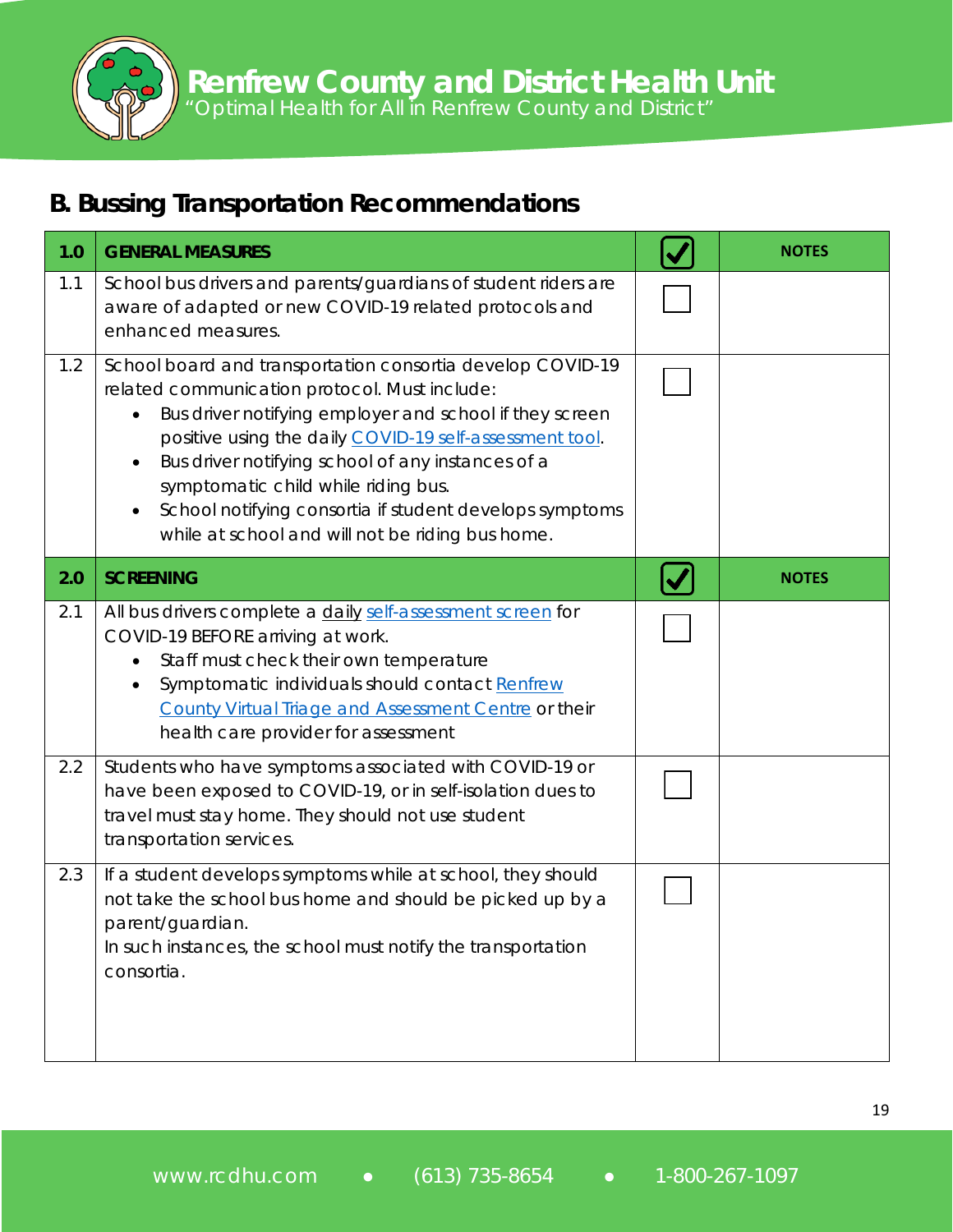| 3.0 | PHYSICAL DISTANCING                                                                                                                                                                                                                                                                                                                                                                                                                  | <b>NOTES</b> |
|-----|--------------------------------------------------------------------------------------------------------------------------------------------------------------------------------------------------------------------------------------------------------------------------------------------------------------------------------------------------------------------------------------------------------------------------------------|--------------|
| 3.1 | Establish designated drop-off/pick-up times and locations for<br>bus transportation that support physical distancing and limit<br>congregation of students.                                                                                                                                                                                                                                                                          |              |
| 3.2 | Students, parents/guardians and caregivers should maintain<br>physical distancing (i.e., 2 metres) between people when<br>waiting at school bus stops.                                                                                                                                                                                                                                                                               |              |
| 3.3 | Bus capacity and seating arrangements support physical<br>distancing (i.e., 2 metres) between students and driver on the<br>school bus. Strategies can include:<br>• One student per seat. Students of the same household<br>are permitted to share seats.<br>• Students of the same cohort sit in the same area.<br>Boarding/Exiting strategies (e.g., fill seats back-to-front<br>or front-to-back to reduce student interaction). |              |
| 3.4 | Use physical and visual cues on the bus (e.g., signs, seat<br>markers).                                                                                                                                                                                                                                                                                                                                                              |              |
| 3.5 | Any physical barrier or modification (e.g., a plexiglass shield<br>between driver and aisle/entrance) should be compliant with<br>all federal and provincial legislation and not interfere with or<br>affect the safe operation of the vehicle.                                                                                                                                                                                      |              |
| 4.0 | <b>ENHANCED CLEANING AND DISINFECTION</b>                                                                                                                                                                                                                                                                                                                                                                                            | <b>NOTES</b> |
| 4.1 | Alcohol-based hand rub (ABHR) is available at the entrance<br>of the school bus (ABHR minimum 70%).                                                                                                                                                                                                                                                                                                                                  |              |
| 4.2 | Enhanced cleaning and disinfecting process is established<br>and must include:<br>Review of existing practices to identify required<br>$\bullet$<br>cleaning enhancements (e.g., frequency, timing, PPE,<br>signage).<br>Identifying inventory needs and availability on each<br>٠<br>bus.<br>Training staff on enhanced cleaning and disinfecting<br>procedures.                                                                    |              |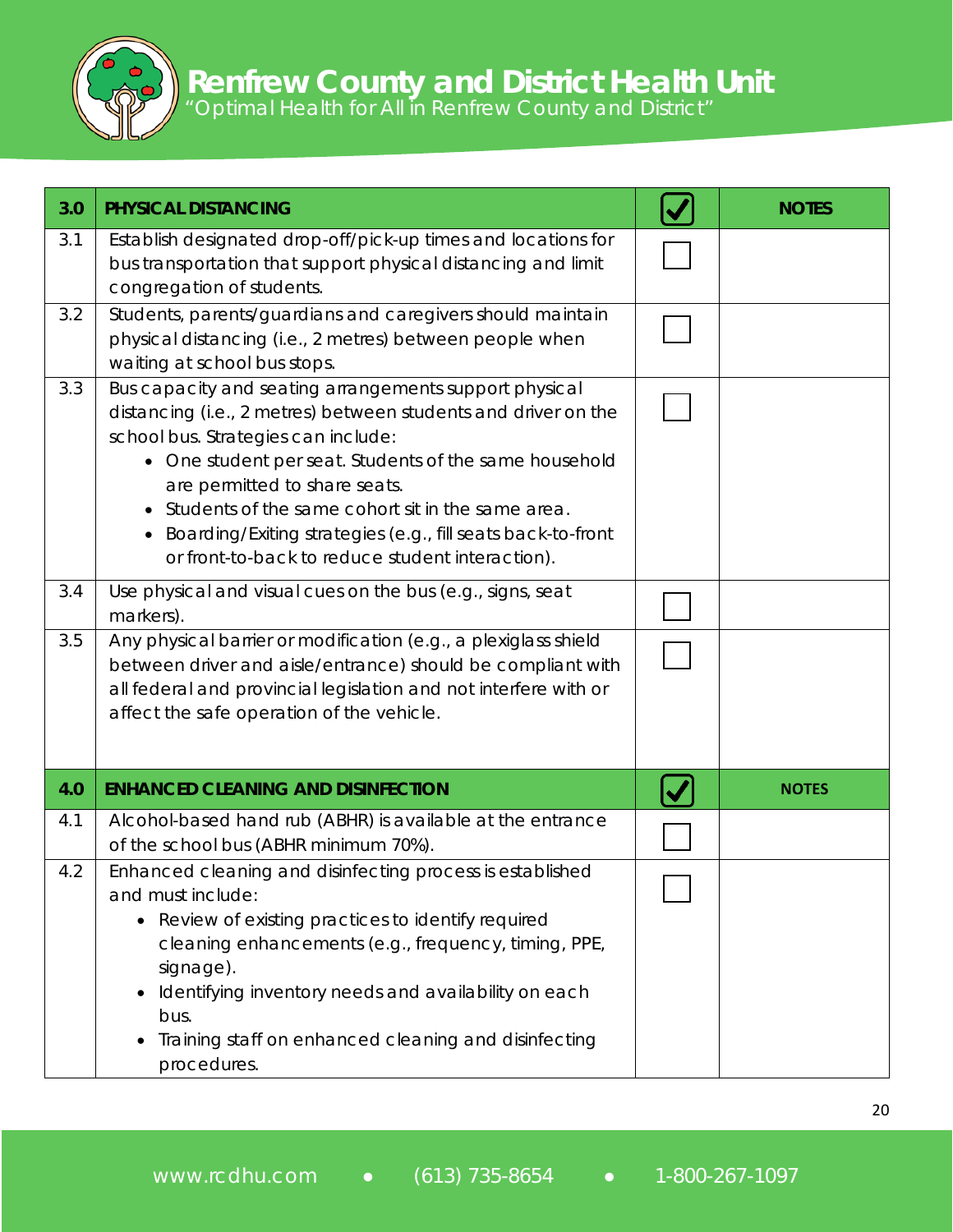*"Optimal Health for All in Renfrew County and District"*

| 4.3 | • A cleaning schedule and log must be posted in each<br>bus and used to track cleaning.<br>Cleaning and disinfecting frequently touched surfaces<br>between each route/group of riders and at least twice<br>daily (e.g., handrails, seats, seat belts, windows, steering<br>wheel).<br>See resources: Cleaning and Disinfecting Public Spaces,<br><b>Cleaning and Disinfecting for Public Settings</b><br>Only use cleaners and disinfectants with a Drug Identification<br>Number (DIN) or Natural Product Number (NPN).<br>Use products with evidence of use against COVID-19 to clean<br>and disinfect. See list of approved disinfectants. |              |
|-----|-------------------------------------------------------------------------------------------------------------------------------------------------------------------------------------------------------------------------------------------------------------------------------------------------------------------------------------------------------------------------------------------------------------------------------------------------------------------------------------------------------------------------------------------------------------------------------------------------------------------------------------------------|--------------|
| 4.4 | Implement practices to support adequate ventilation and air<br>circulation (e.g., opening windows).                                                                                                                                                                                                                                                                                                                                                                                                                                                                                                                                             |              |
|     |                                                                                                                                                                                                                                                                                                                                                                                                                                                                                                                                                                                                                                                 |              |
| 5.0 | PERSONAL PROTECTIVE EQUIPMENT (PPE)                                                                                                                                                                                                                                                                                                                                                                                                                                                                                                                                                                                                             | <b>NOTES</b> |
| 5.1 | Where physical distancing is challenging, bus driver should<br>wear a face covering, or surgical/procedure mask and eye<br>protection (goggles or face shield). Where direct contact with<br>a student is required, driver must also wear gloves.                                                                                                                                                                                                                                                                                                                                                                                               |              |

#### **C. Other Reopening Model Considerations**

| 1.0 | <b>EQUITY CONSIDERATIONS</b>                                                                                                                                            | <b>NOTES</b> |
|-----|-------------------------------------------------------------------------------------------------------------------------------------------------------------------------|--------------|
| 1.1 | Consider how the chosen model will impact students and<br>families in the community inequitably and establish<br>mitigation strategies.                                 |              |
|     | Does the model further exacerbate social (gender,<br>$\bullet$<br>race, language), economic, ability and other<br>challenges and barriers that children and families in |              |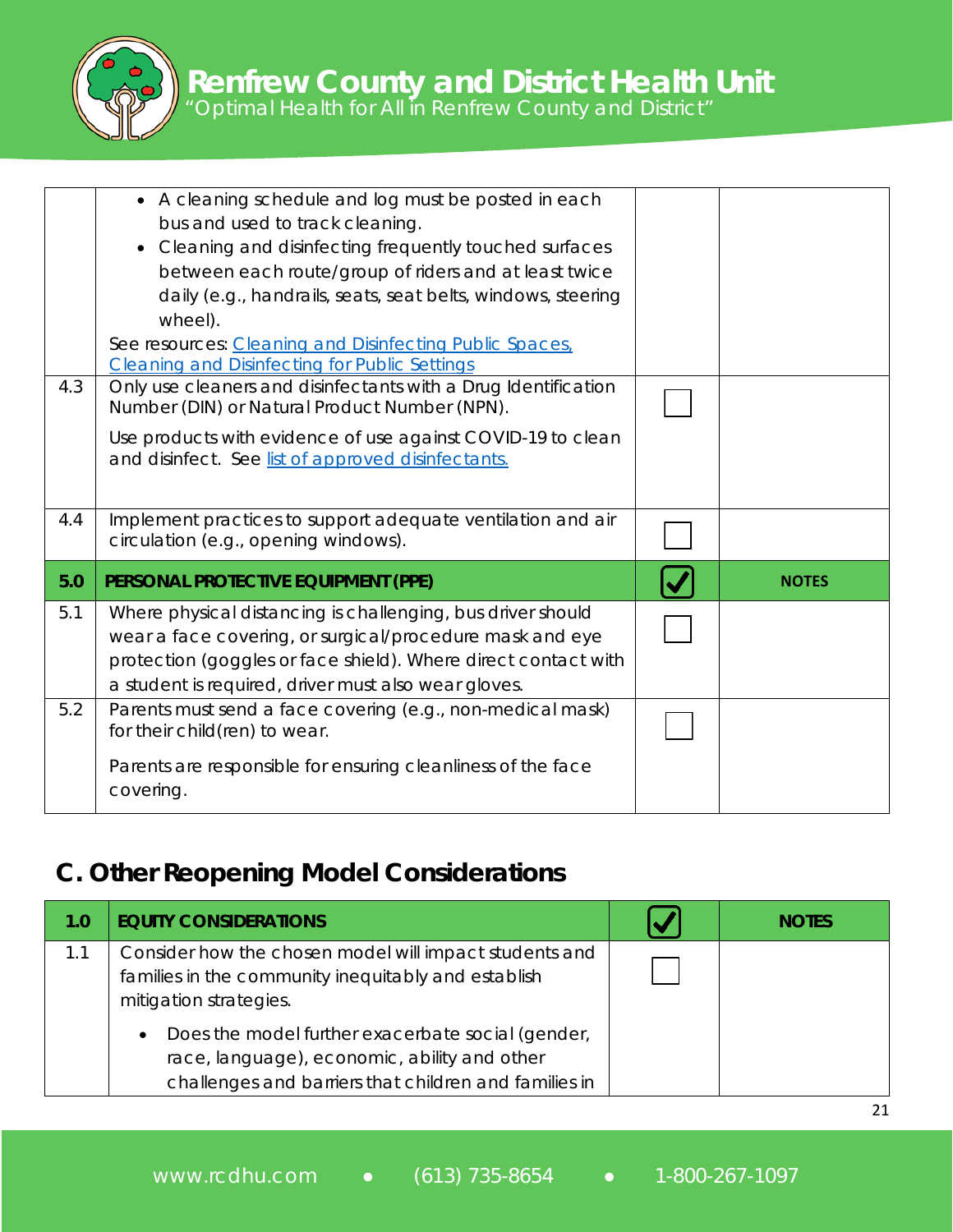|     | your school or community already encounter?<br>Does the model create new social (gender, race,<br>language), economic, ability and other challenges<br>and barriers for children and families in your school<br>or community? |              |
|-----|-------------------------------------------------------------------------------------------------------------------------------------------------------------------------------------------------------------------------------|--------------|
| 1.2 | Establish guidance and supports for children and families<br>disproportionately impacted by chosen reopening model<br>due to social, economic, ability and other challenges<br>and barriers.                                  |              |
| 1.3 | Tailor COVID-19 prevention and response measures<br>appropriately for students with medical and/or<br>behavioural complexities as appropriate.                                                                                |              |
| 2.0 | <b>OTHER PUBLIC HEALTH CONSIDERATIONS</b>                                                                                                                                                                                     | <b>NOTES</b> |
|     |                                                                                                                                                                                                                               |              |
| 2.1 | Consider the physical and mental health impacts of the<br>chosen model on children, family and staff.                                                                                                                         |              |
|     | Does the model increase risk of negative mental<br>$\bullet$<br>health or mental illness?<br>Does the model increase risk of chronic disease?                                                                                 |              |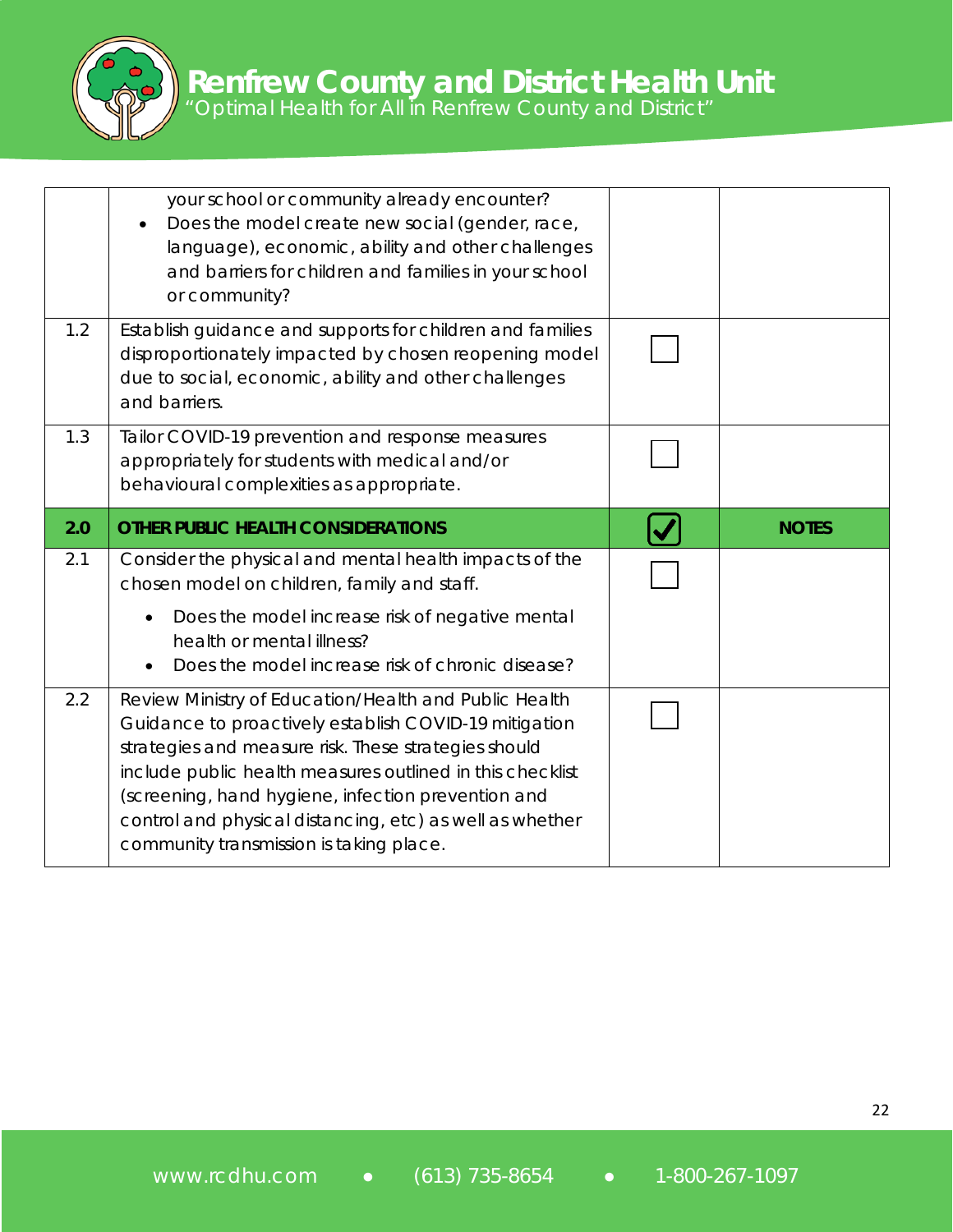*"Optimal Health for All in Renfrew County and District"*

#### **APPENDIX A: PPE Recommendations**

For non-healthcare settings the use of PPE should be considered based on a [risk assessment](https://www.publichealthontario.ca/-/media/documents/c/2013/clinical-office-risk-algorithm-ppe.pdf?la=en) of the task, the individual and environment. Any Government of Ontario guidance documents for sector-specific job duties should be followed. Public Health Ontario has developed a [Technical](https://www.publichealthontario.ca/-/media/documents/ncov/updated-ipac-measures-covid-19.pdf?la=en) [Brief](https://www.publichealthontario.ca/-/media/documents/ncov/updated-ipac-measures-covid-19.pdf?la=en) outlining minimum expectations for PPE for care of individuals with suspected or confirmed COVID-19.

Key Recommendations:

- N95 respirators are not indicated for use in the school setting (unless otherwise indicated as PPE for protection against workplace hazards)
- Droplet and contact precautions are recommended for the care of someone suspected or confirmed with COVID-19.
- Practice physical distancing of 2 metres (6 ft) as much as possible.
- All school-based staff will be required to wear masks, with reasonable exceptions for medical conditions.
- Practice, and increase the frequency of, hand hygiene.

| <b>Staff Role</b>                                                                                              | Type of PPE (and/or face covering)                                                                                                                                                                                                                                                                                                |
|----------------------------------------------------------------------------------------------------------------|-----------------------------------------------------------------------------------------------------------------------------------------------------------------------------------------------------------------------------------------------------------------------------------------------------------------------------------|
| EAs and specialized staff for<br>students with special needs                                                   | Staff who work in close proximity to students (i.e.,<br>less than 2 metres) must wear:<br>Surgical/procedure mask or face covering<br>Based on a risk assessment the following may<br>be required:<br>Eye protection (goggles or face shield)<br>Gown and gloves where direct contact<br>$\bullet$<br>with a student is required. |
|                                                                                                                |                                                                                                                                                                                                                                                                                                                                   |
| Supervision staff (e.g. for various<br>cohorts, before/after school<br>supervision) and Occasional<br>teachers | Practice physical distancing of 2 metres (6 ft)<br>Surgical/procedure mask                                                                                                                                                                                                                                                        |
| School staff providing care for a sick                                                                         | Droplet and Contact Precautions, including:                                                                                                                                                                                                                                                                                       |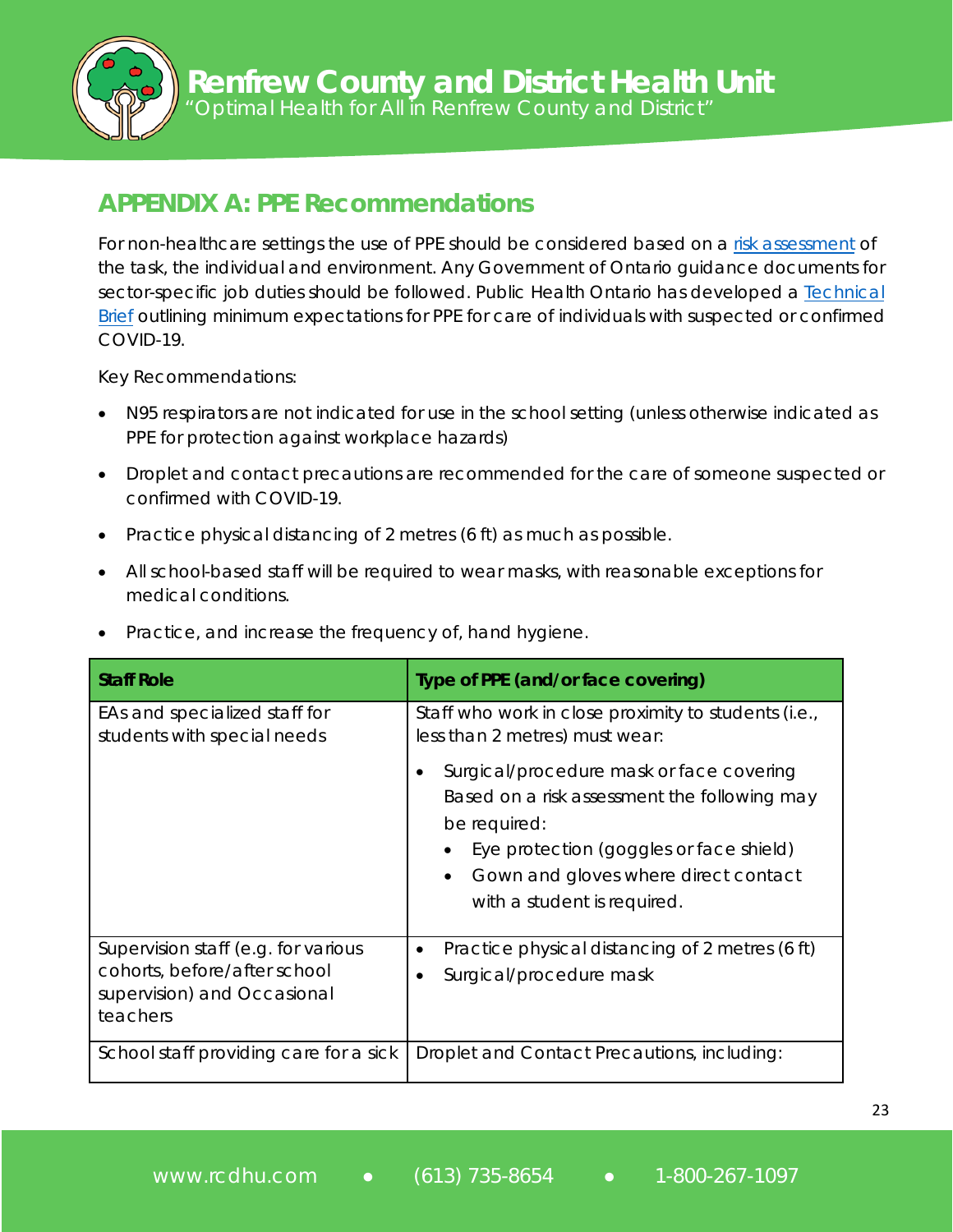| <b>Staff Role</b>                                                                                  | Type of PPE (and/or face covering)                                                                                                               |
|----------------------------------------------------------------------------------------------------|--------------------------------------------------------------------------------------------------------------------------------------------------|
| child (suspect case of COVID-19)                                                                   | Surgical/procedure mask<br>$\bullet$<br>Eye protection (goggles or face shield)<br>$\bullet$<br>Gown<br>Gloves                                   |
| School staff cleaning up bodily<br>fluids with the risk of splashing/soiling<br>of clothing        | Droplet and Contact Precautions, including:<br>Surgical/procedure mask<br>$\bullet$<br>Eye protection (goggles or face shield)<br>Gown<br>Gloves |
| Symptomatic student (suspect case<br>of COVID-19)                                                  | Surgical/procedure mask (if tolerated)<br>$\bullet$                                                                                              |
| Custodial and caretaker staff (no<br>direct care or close contact with<br>students or other staff) | Surgical/procedure mask<br>$\bullet$<br>Gloves, as required (as per manufacturer's<br>instructions).                                             |
| Cook, food handler                                                                                 | Practice physical distancing of 2 metres (6 ft)<br>$\bullet$<br>as much as possible.<br>Surgical/procedural mask                                 |
| <b>Essential Visitors</b>                                                                          | Practice physical distancing of 2 metres (6 ft)<br>٠<br>Surgical/procedure mask                                                                  |
| Maintenance staff                                                                                  | Practice physical distancing of 2 metres (6 ft)<br>$\bullet$<br>as much as possible.<br>Surgical/procedure mask                                  |
| Counsellors/ Child and Youth<br>Workers                                                            | Practice physical distancing of 2 metres (6 ft).<br>$\bullet$<br>Surgical/procedure mask                                                         |
| <b>Bus driver</b>                                                                                  | Practice physical distancing of 2 metres (6 ft)<br>$\bullet$<br>Surgical/procedure                                                               |